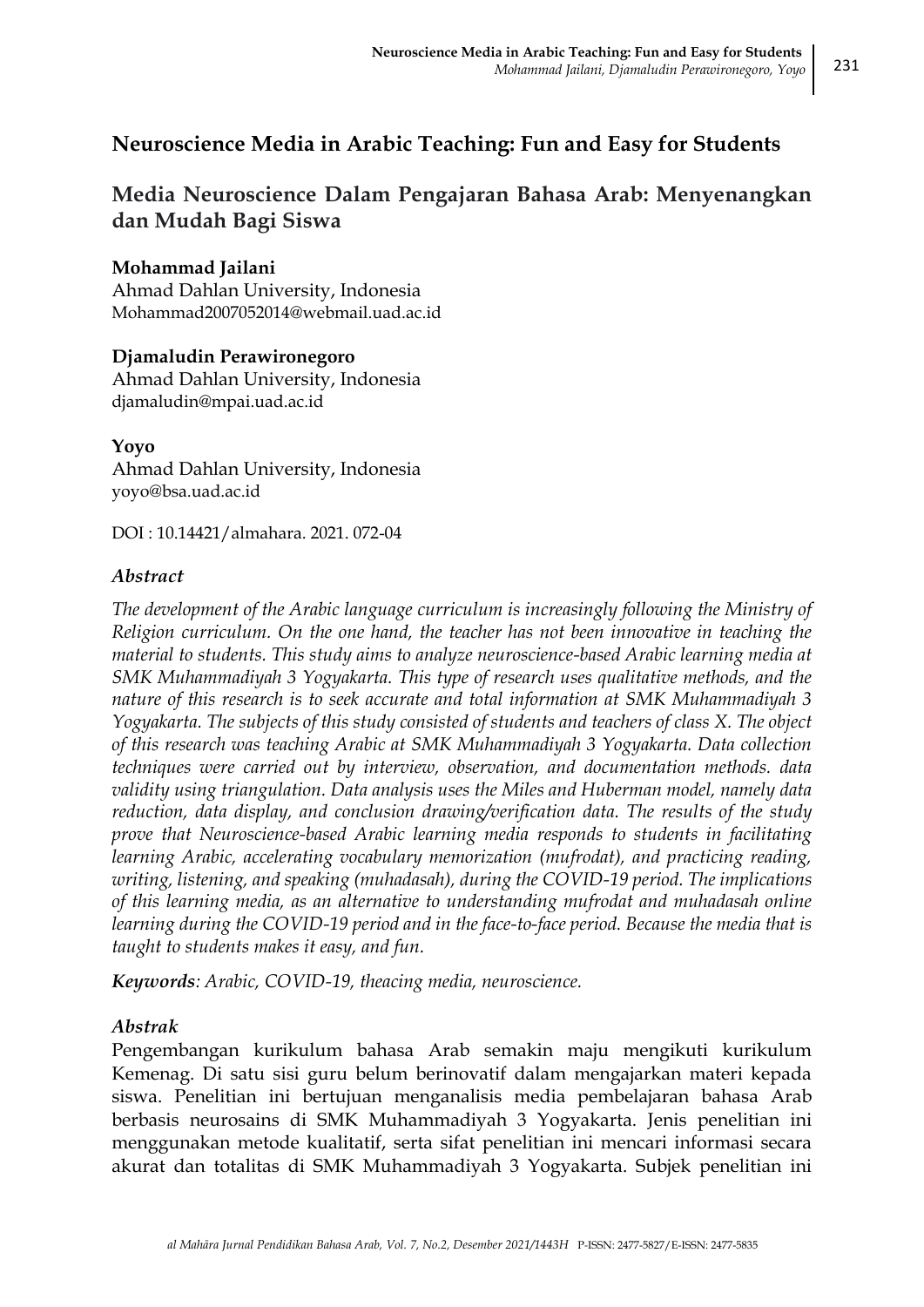terdiri dari siswa dan guru kelas X. Objek penelitian ini adalah pengajaran bahasa Arab di SMK Muhammadiyah 3 Yogyakarta. Teknik pengumpulan data dilakukan dengan metode wawancara, observasi, dan dokumentasi. keabsahan data menggunakan triangulasi. analisis data menggunakan model Miles dan Huberman, yaitu dengan data *reduction*, data *display,* dan data *conclusion drawing/verification.* Hasil penelitian membuktikan bahwa media pembelajaran Bahasa Arab berbasis Neurosains merespons peserta didik dalam memudahkan belajar Bahasa Arab, mempercepat penghafalan kosa kata (*mufrodat*) dan praktek membaca, menulis, mendengar, serta berbicara (*muhadasah),* di masa COVID-19. Implikasi media pembelajaran ini, sebagai alternatif pemahaman *mufrodat* dan *muhadasah* pembelajaran online di masa COVID-19 dan di masa tatap muka. Karena media yang adiajarkan kepada siswa memudahkan, dan menyenangkan.

*Kata kunci: Bahasa Arab, COVID-19, media pengajaran, neurosains*.

### **A. Introduction**

**.** 

In the current era of technological development, which is very rapidly progressing, especially in the world of children's education, there are many developments in their lives. Good intentions and sincerity will also affect the success or failure of the teaching and learning process in schools.<sup>1</sup> The discussion of Neuroscience covers the meaning, purpose, scope, instrumentation of brain scanning technology and its implications for learning. Besides that, this section also discusses the expansion of Neuroscience studies, especially its expansion into the world of Education.<sup>2</sup> This discussion focuses on a new form of study in Educational Neuroscience which Sousa calls educational Neuroscience. Furthermore, the discussion of Neuroscience in learning cannot be separated from the Neuroanatomy of the brain (brain structure) and Brain Neurophysiology (functions of the parts of the brain).<sup>3</sup> The main problem in this study is that learning Arabic is difficult for students to understand at SMK Muhammadiyah 3 Yogyakarta. Apart from that, learning Arabic has not been responded to well and is not in demand by students. Students feel left behind by the absence of appropriate assistance for the way

<sup>&</sup>lt;sup>1</sup> Mohammad Mohammadipur, "Relationships Between Language Learning Strategis, Positive Emotions, Language Learning Motivation and English Language Proficiency Among Malysian ESL Undergraguates" (University Putra Malaysia, 2018).

<sup>2</sup> Tosin Akerele, "Embodied Conceptualisation In Yorùbá : Evidence From Spatial," *Journal of West African Language* 1, no. 2 (2021): 40–16.

<sup>3</sup> Supratman Zakir et al., "Development of 3D Animation Based Hydrocarbon Learning Media," *Journal of Physics: Conference Series* 1779, no. 1 (2021), doi:10.1088/1742-6596/1779/1/012008.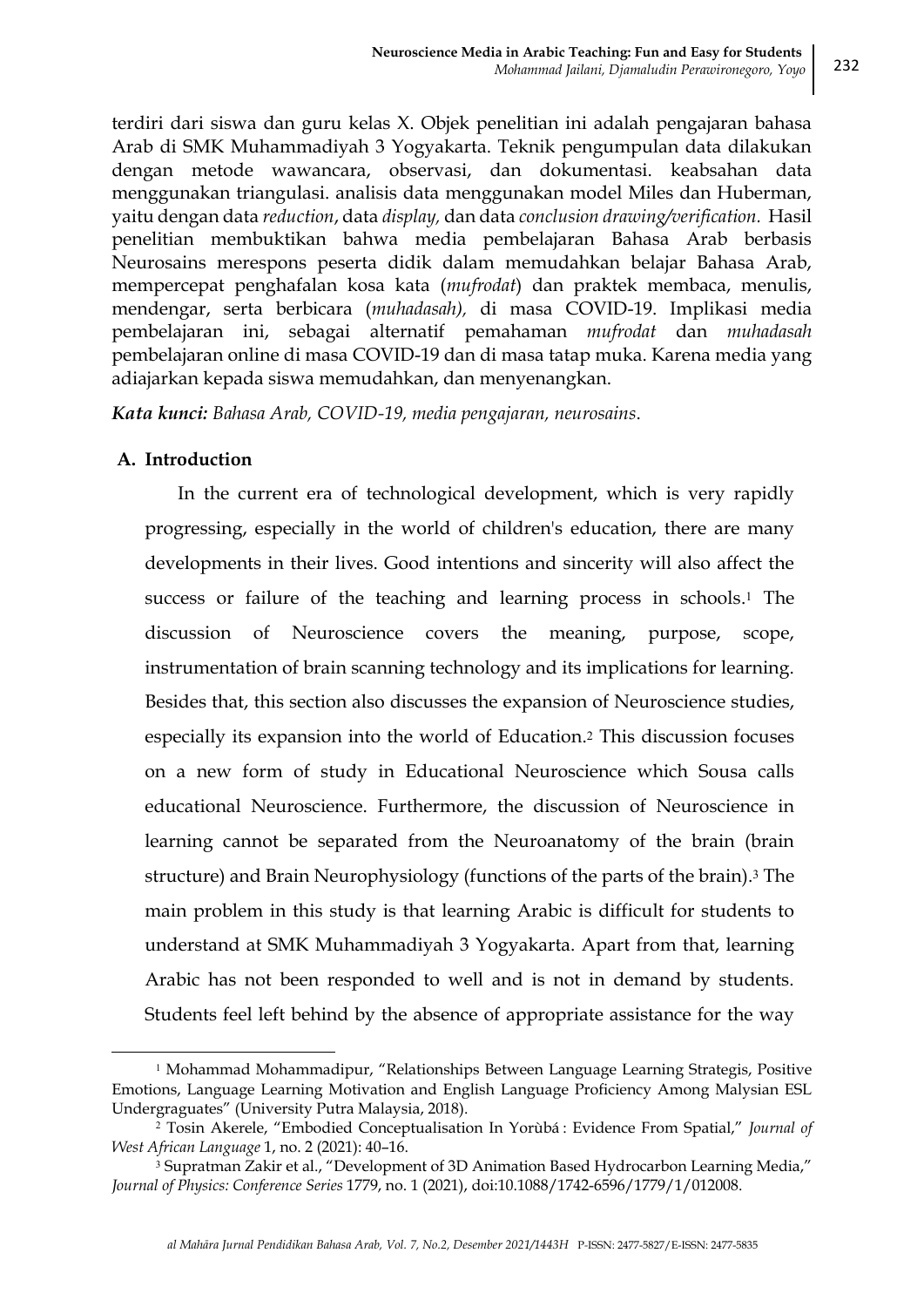students learn. So far, the learning applied by educators is a conventional model with lecture technique, students are only directed to write, read and then explain (lecture). This research was conducted at SMK Muhammadiyah 3 Yogyakarta.

In early February 2021, researchers came directly to the school to interview 20 students and teachers at SMK Muhammadiyah 3 Yogyakarta. To strengthen the preliminary data, the researcher strengthens it with references from reputable journals on *Google Scholar*. This research is in line with Danial Hilmi's 2017 research, in his research linking the brain approach to student learning in the modern era. the right brain and left brain are not only for use in biology alone but also have implications for Arabic language science.<sup>4</sup> The same research was also applied by Fauzi 2020, in his research on the use of neuroscience in the development of the Arabic language curriculum <sup>5</sup>. This means that learning is centered on the brain approach.

So far, research on Arabic has broad implications for the disciplines of Arabic language and literature (*adab*) while research only leads to curriculum development and Arabic language material development.<sup>6</sup> Following up on relevant research from Fauzi 2020's research, entitled "*Utilization of Neuroscience for Arabic Curriculum Development*", here Neuroscience approaches the right brain and left brain as a helper in making it easier for students to understand Arabic.<sup>7</sup> Stimulate the material and implementation delivered by the teacher.<sup>8</sup> Subsequent research is in line with the researcher's research to follow up on existing research by Jailani 2021, entitled "*Reinforcing the Neurolinguistic Approach: A Case Study in* 

<sup>4</sup>Todd R. Ferretti et al., "How Discourse Constraints Influence Neurolinguistic Mechanisms during the Comprehension of Proverbs," *Cognitive, Affective and Behavioral Neuroscience* 20, no. 3 (2020): 604–23, doi:10.3758/s13415-020-00790-9.

<sup>5</sup> Ibid. hlm 22.

<sup>6</sup> Mauro Pesenti et al., "Neuroanatomical Substrates of Arabic Number Processing, Numerical Comparison and Simple Addition: A PET Study," *Journal of Cognitive Neuroscience* 12, no. 4 (2021): 461– 79, doi:10.1016/s1053-8119(18)31064-4.

<sup>7</sup> Fauzi Muhammad Ilfan, "Pemanfaan Neurosains Dalam Desain Pengembangan Kurikulum Bahasa Arab," *Arabiyatuna : Jurnal Bahasa Arab* 4, no. 1 (2020): 1, doi:10.29240/jba.v4i1.1095.

<sup>8</sup> Olga Iljina et al., "Neurolinguistic and Machine-Learning Perspectives on Direct Speech BCIs for Restoration of Naturalistic Communication," *Brain-Computer Interfaces* 4, no. 3 (2017): 186–99, doi:10.1080/2326263X.2017.1330611.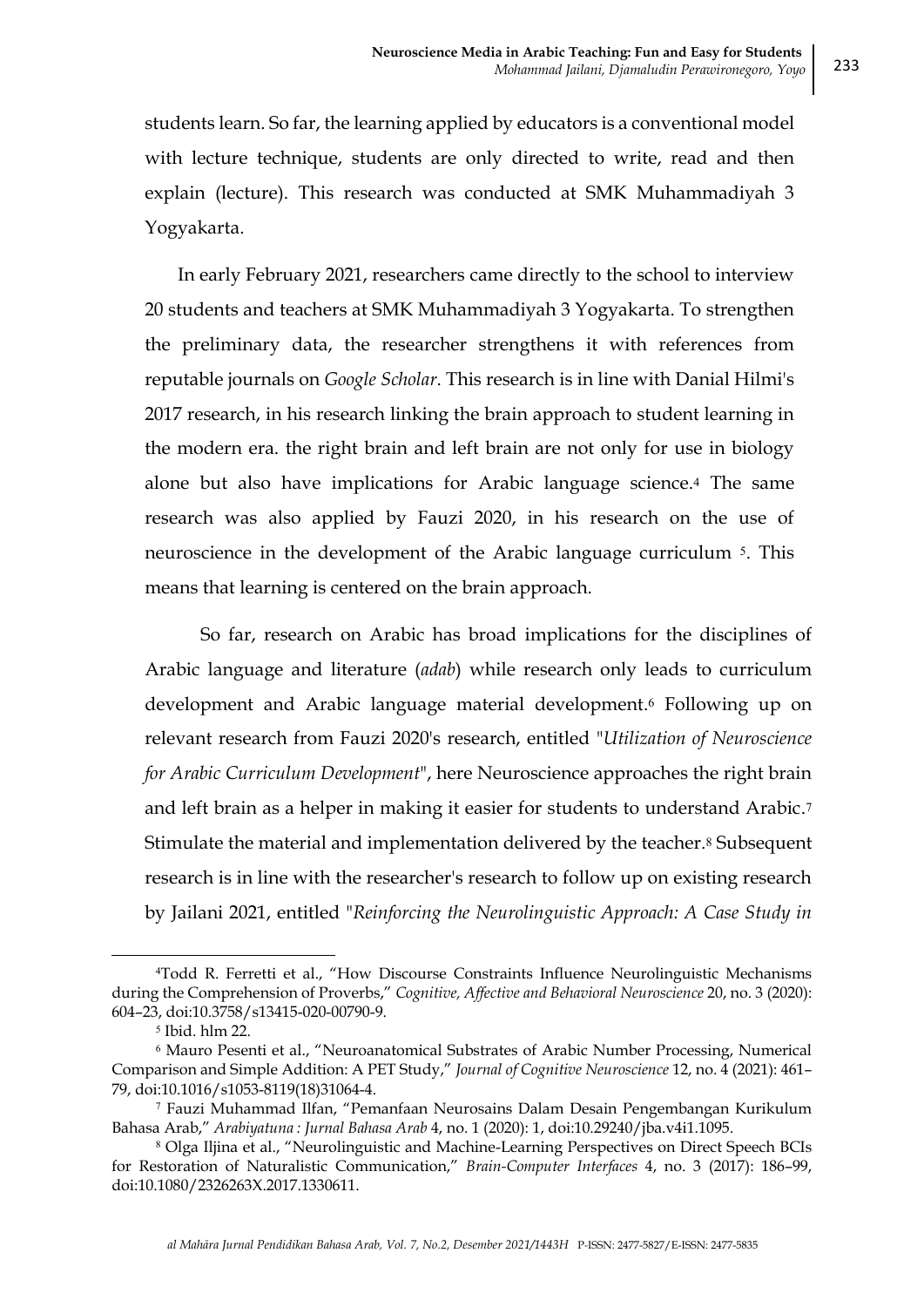*Arabic Language Learning at Madrasah Aliyah*" which means that the neurolinguistic approach makes it easier to learn Arabic at Madrasah Aliyah Itmamunnajah, Madura.<sup>9</sup> This research uses a qualitative approach in the type of case study. Novelty comprehensively in this research is the researcher implicates Neuroscience-Based Arabic learning media at SMK Muhammadiyah 3 Yogyakarta. Researchers focus on the development of learning media that is acted on or guided by the teacher delivering material that is interesting, fun, and improves student outcomes. The use of neuroscience is used in learning media at the vocational high school level, especially SMK Muhammadiyah 3 Yogyakarta. And researchers analyze the problems and opportunities of research focus from previous research.

The purpose of this study was to develop Arabic learning media at SMK Muhammadiyah 3 Yogyakarta, to facilitate students in learning and understanding Arabic learning. Both mufrodat and muhadatsah related to maharah qiro'ah, kitabah, istima', and kalam. Neuroscience-based Arabic learning media is a medium that is delivered to students and is encouraged by brain stimulation (neuroscience) to respond to the brain to match the synchronization between the brain and language. As the keyword is the brain as a potential language.<sup>10</sup> The focus of this research objective is to respond to the problems that occur in SMK Muhammadiyah 3 Yogyakarta.

The main problem factors are students cannot read Arabic yet, and students are weak in practicing *mufrodat* and *muhadasah*. as for the method used in learning that is the method of brain-based learning. Brain-Based Learning is a method used by teachers to stimulate students in developing the material taught by the teacher. As for the method to complete and complete this research, the case

<sup>9</sup> Mohammad Jailani et al., "Meneguhkan Pendekatan Neurolinguistik Dalam Pembelajaran : Studi Kasus Pada Pembelajaran Bahasa Arab Madrasah Aliyah," *Al-Thariqah Jurnal Pendidikan Islam* 6, no. 1 (2021): 152–67.

<sup>&</sup>lt;sup>10</sup> Mohammad Jailani, Suyadi, and Dedi Djubaedi, "Menelusuri Jejak Otak Dan 'Aql Dalam Al-Qur'an Perspektif Neurosains Dan Pendidikan Islam Di Era Pandemi COVID-19," *Tadris: Jurnal Pendidikan Islam* 16, no. 1 (2021): 1–19, doi:10.19105/tjpi.v16i1.4347.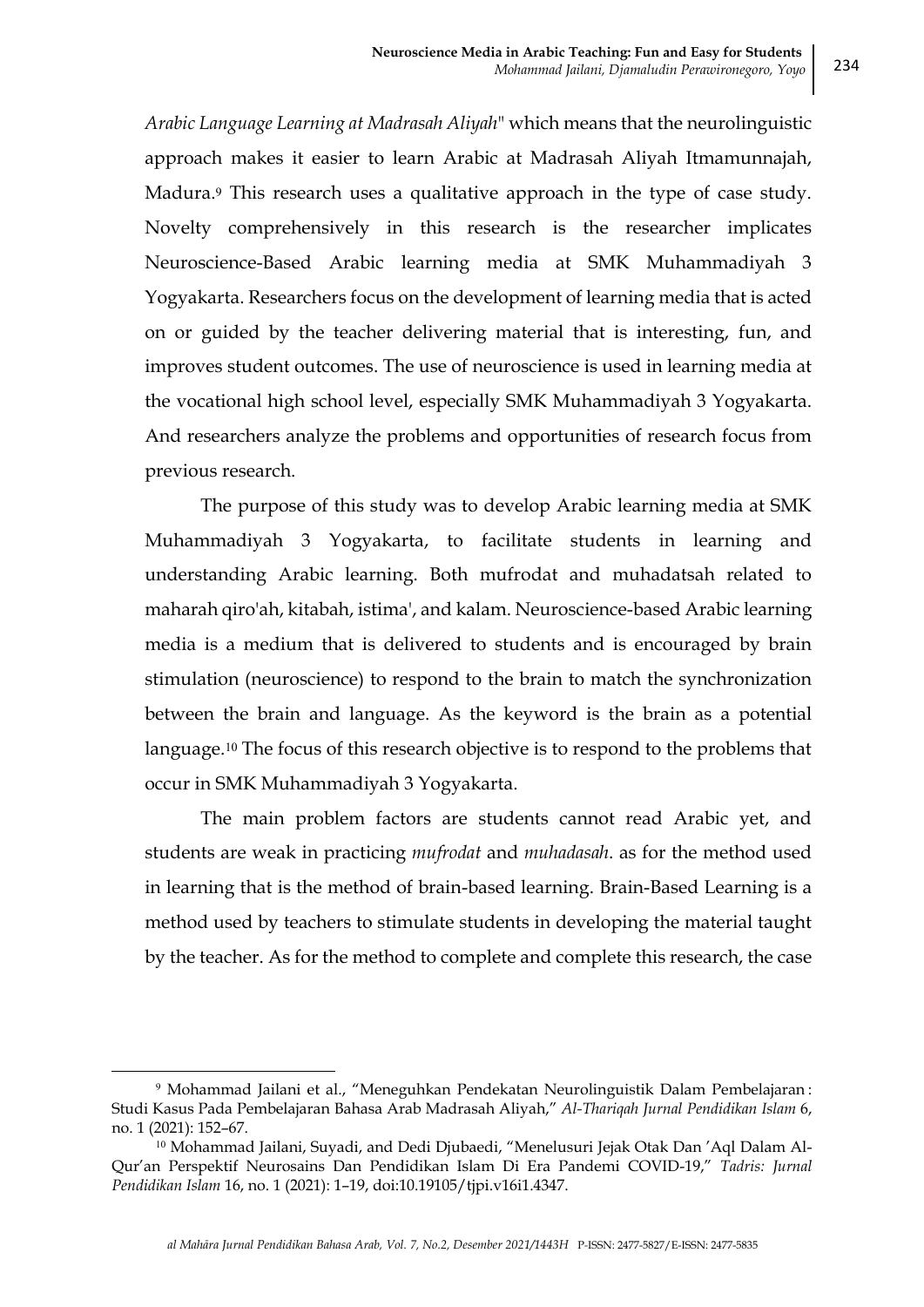study method analyzes the problems and alternatives offered by this research, namely neuroscience media in Arabic language teaching.<sup>11</sup>

This research is based on the argument that students have not responded to the learning delivered by the teacher. Learning is delivered to students using center learning techniques.<sup>12</sup> Followed by learning that is directed to modulebased (student worksheets). Students are only directed to write, read and explain. Based on the preliminary study, students expect Arabic learning to be based on audio-visual media compared to book-based or module-based media. However, in this case, the media delivered by the teacher is more emphasized with the Neuroscience approach.<sup>13</sup> This means that the audio-visual media is more developed in material that is developmental in thinking. As an example, images in the media are more directed to brain stimulation.<sup>14</sup> Or the visualization in the media is more focused on the right brain and left brain approaches. Well, that's called Neuroscience-based Arabic learning media.<sup>15</sup>

The focus of the relevant arguments in this study is to respond to learning Arabic at SMK Muhammadiyah 3 Yogyakarta. learning that has not been responded to well by students. students can not read and practice Arabic material. both mufrodat and *muhadasah* material in the "*taaruf*" chapter and the "*As-syakanu*" chapter. The focus of the hypotheses given by the researchers includes the implementation of neuroscience media and the implications of neuroscience media in teaching Arabic.

### **B. Method**

**.** 

This study uses a qualitative approach. The data is generated through the field research method (Field Studies). In explicit data at SMK Muhammadiyah 3

<sup>11</sup> Ismail Akzam, Harif Supriady, and Alfitri, "Improve Arabic Language and Islamic Skills with BISA System to Arab Village," *Linguistics and Culture Review* 5, no. August (2021): 624–32.

<sup>12</sup> Monika H Donker et al., "Observational, Student, and Teacher Perspectives on Interpersonal Teacher Behavior: Shared and Unique Associations with Teacher and Student Emotions," *Learning and Instruction* 73 (2021): 101414, doi:https://doi.org/10.1016/j.learninstruc.2020.101414.

<sup>13</sup> Mohammad Jailani et al., "Pengembangan Materi Pembelajaran Pendidikan Agama Islam: Implikasinya Terhadap Pendidikan Islam," *Al-Idarah: Jurnal Kependidikan Islam* 11, no. 1 (2021): 143–55.

<sup>&</sup>lt;sup>14</sup> Olena M Markova, "The Phenomenon of Musicality in Expressiveness of V. Kandinskyi Canvases," *Linguistics and Culture Review* 5, no. June (2021): 303–16.

<sup>15</sup> Ahmed Alwishah, "Avicenna on Animal SelfAwareness, Cognition and Identity," *Arabic Sciences and Philosophy* 26, no. 1 (2016): 73–96, doi:10.1017/S0957423915000120.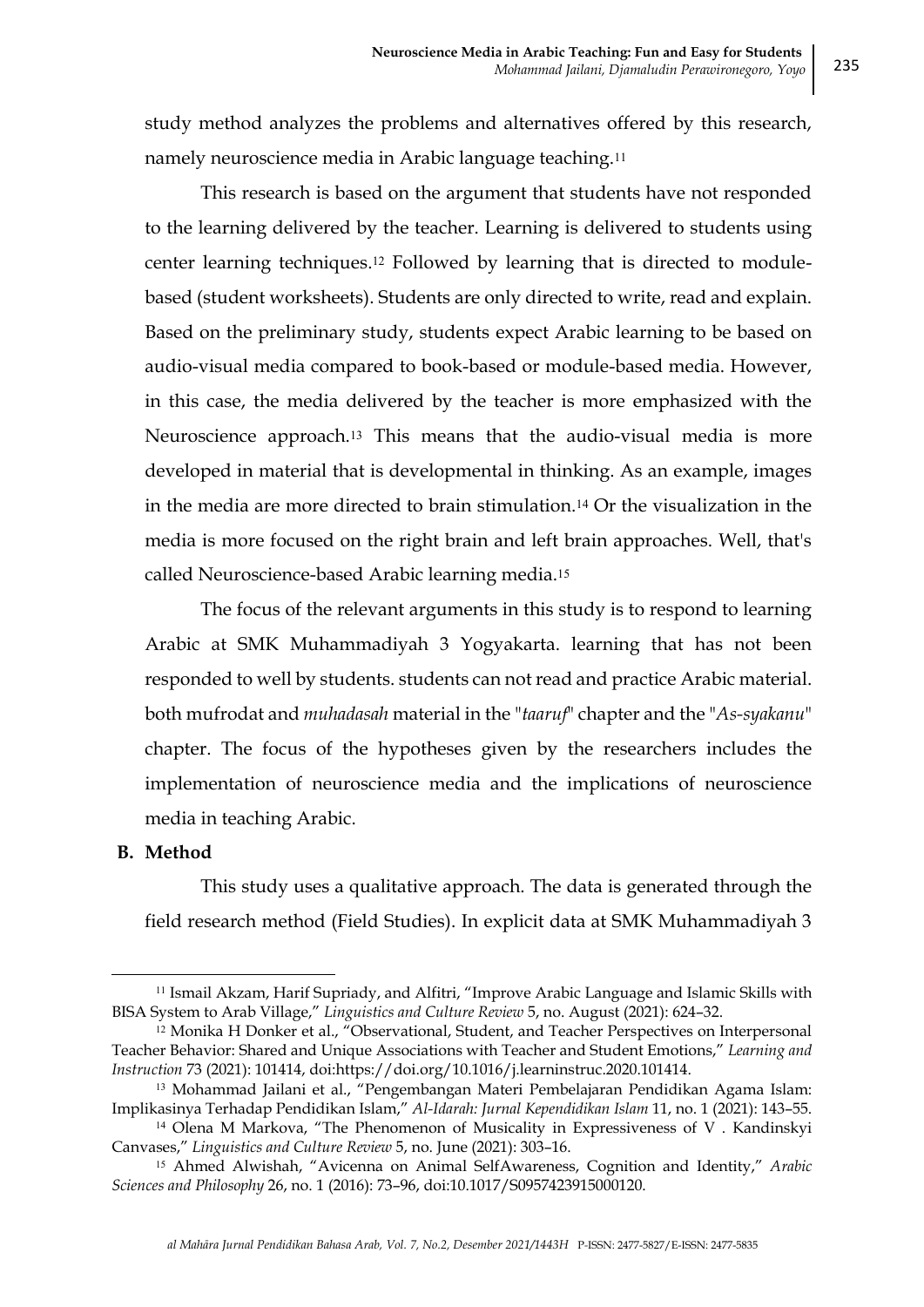Yogyakarta, data were also obtained through examining the research literature in the form of articles, books, scientific journals (National and International journals), as well as observing the analysis of scientific papers focused on discussing Neurosians-based Arabic learning media.<sup>16</sup> The formal object in this study is the focus on Arabic learning media, while the material object is the Neuroscience approach to Arabic learning for the students of SMK Muhammadiyah 3 Yogyakarta which is enriched by the results of interviews or observations. With Principal Informants, deputy principals of the curriculum, Arabic teachers, and students.<sup>17</sup>

Data were collected through questionnaires, in-depth interviews, and documentation and sharpened by (searching) the database on scholarly goggles with the following keywords:1. Learning Media, 2. Arabic and 3. Neuroscience. Based on (search) those keywords. There were 50 scientific articles, of which 50 articles were clarified by researchers by this research. With that, it can be set to 20 articles that meet the criteria according to the theme of this research. Take data from National journals, International journals, reference books, and scientific works (thesis and dissertation).<sup>18</sup>

As well as evidence of information from interviews with teachers and students on the experiences and circumstances experienced by students, the focus is on the lack of enthusiasm for learning Arabic which is less significant. Researchers interviewed local teachers both in the waka of curriculum affairs and school leaders who made madrasa policies at SMK Muhammadiyah 3 Yogyakarta. The tools used are interview and observation instruments through communication tools (than pond) with interview guidelines, meaning that this research utilizes holistically and universally from primary and secondary data sources as well as observation and interview information in the form of teaching and learning activities in Arabic at SMK Muhammadiyah 3 Yogyakarta.<sup>19</sup>

<sup>16</sup> Saihu Saihu, "Konsep Pembaharuan Pendidikan Islam Menurut Fazlurrahman," *Andragogi: Jurnal Pendidikan Islam Dan Manajemen Pendidikan Islam* 2, no. 1 (2020): 82–95.

<sup>17</sup> (Sugiono, 2013)

<sup>18</sup> (Maksudin, 2016)

<sup>19</sup>Susan L Morrow, "Qualitative Research in Counseling Psychology: Conceptual Foundations," *The Counseling Psychologist* 35, no. 2 (2007): 209–35.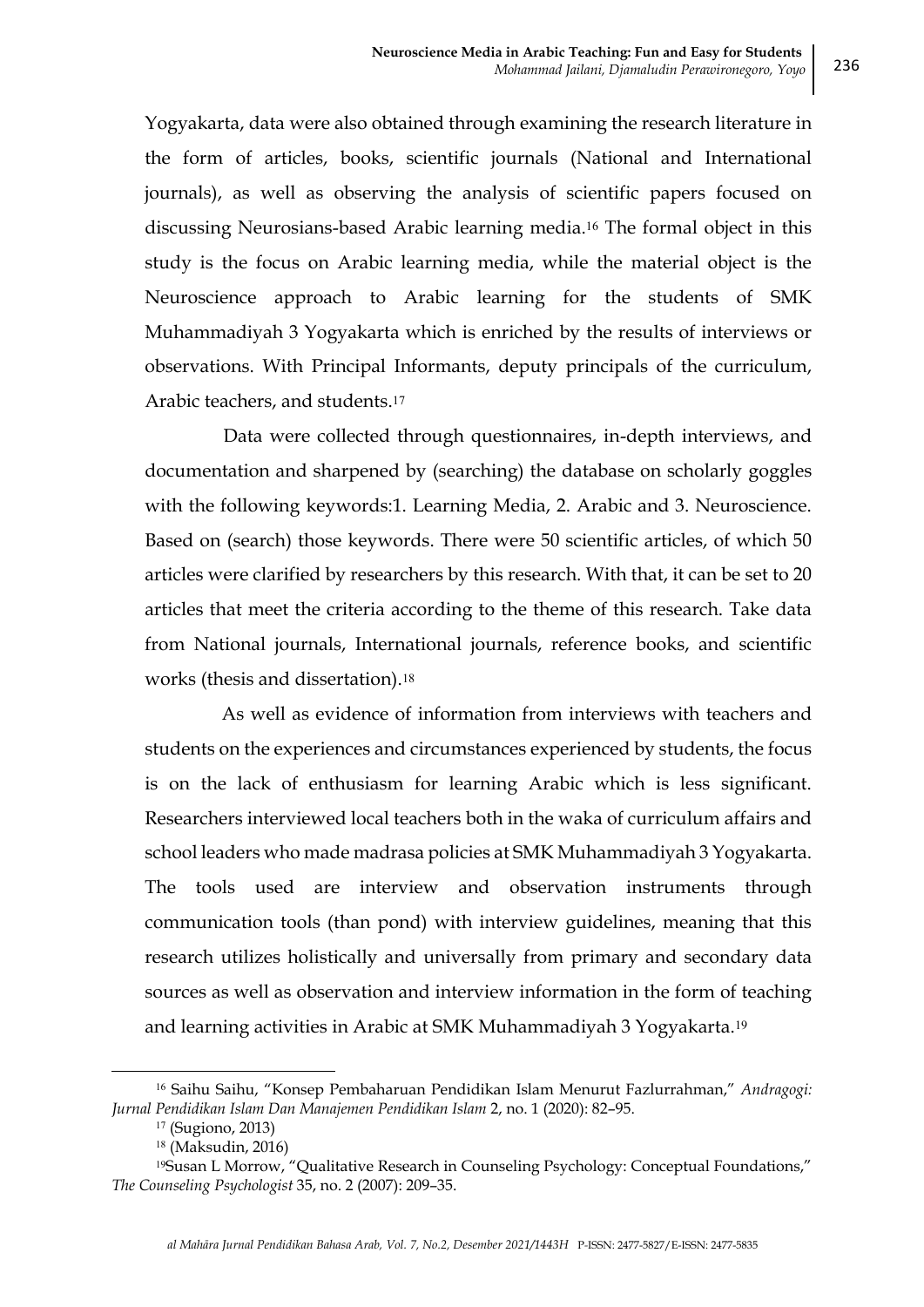The data analysis technique used in this research is content analysis to test and prove that the Neuroscience-based approach helps facilitate and improve the quality of students' abilities both in terms of the power of reason and in terms of language.<sup>20</sup> Based explicitly on Arabic subjects that so far many educators have not implemented it, and have not been socialized to students both at school and informal and non-formal madrasas. Which will have broad implications for the discourse of Islamic Education and the Arabic language.<sup>21</sup>

## **C. Result and Discussion**

**.** 

Based on the formulation of the problem and research methods, the research can produce data findings that are relevant to learning Arabic at SMK Muhammadiyah 3 Yogyakarta as follows:

## **Overview of Muhammadiyah Vocational Schools 3 Yogyakarta**

Based on observation data: SMK Muhammadiyah 3 Yogyakarta is one of the Vocational High Schools located in the city of Yogyakarta. Including one of the largest and most favorite SMK in the Special Region of Yogyakarta. The area of SMK Muhammadiyah 3 Yogyakarta is more than 2 hectares. Its very strategic location is in the heart of Yogyakarta, to be precise 1 meter north of the Yogyakarta Giwangan terminal, on Jl. Scout No. 62 Giwangan, Umbulharjo District, Special Region of Yogyakarta. The number of students reached 1,500 from the total number of classes X. XI, and XII. SMK Muhammadiyah 3 Yogyakarta has two learning concentrations but here students are more directed to the world of practice or the world of vocational and skills. 80% of learning modeled practice rather than theoretical given to students.

<sup>20</sup> Sarah L. Weinberger-Litman, "A Look at the First Quarantined Community in the USA: Response of Religious Communal Organizations and Implications for Public Health During the COVID-19 Pandemic," *Journal of Religion and Health*, 2020, 1–14.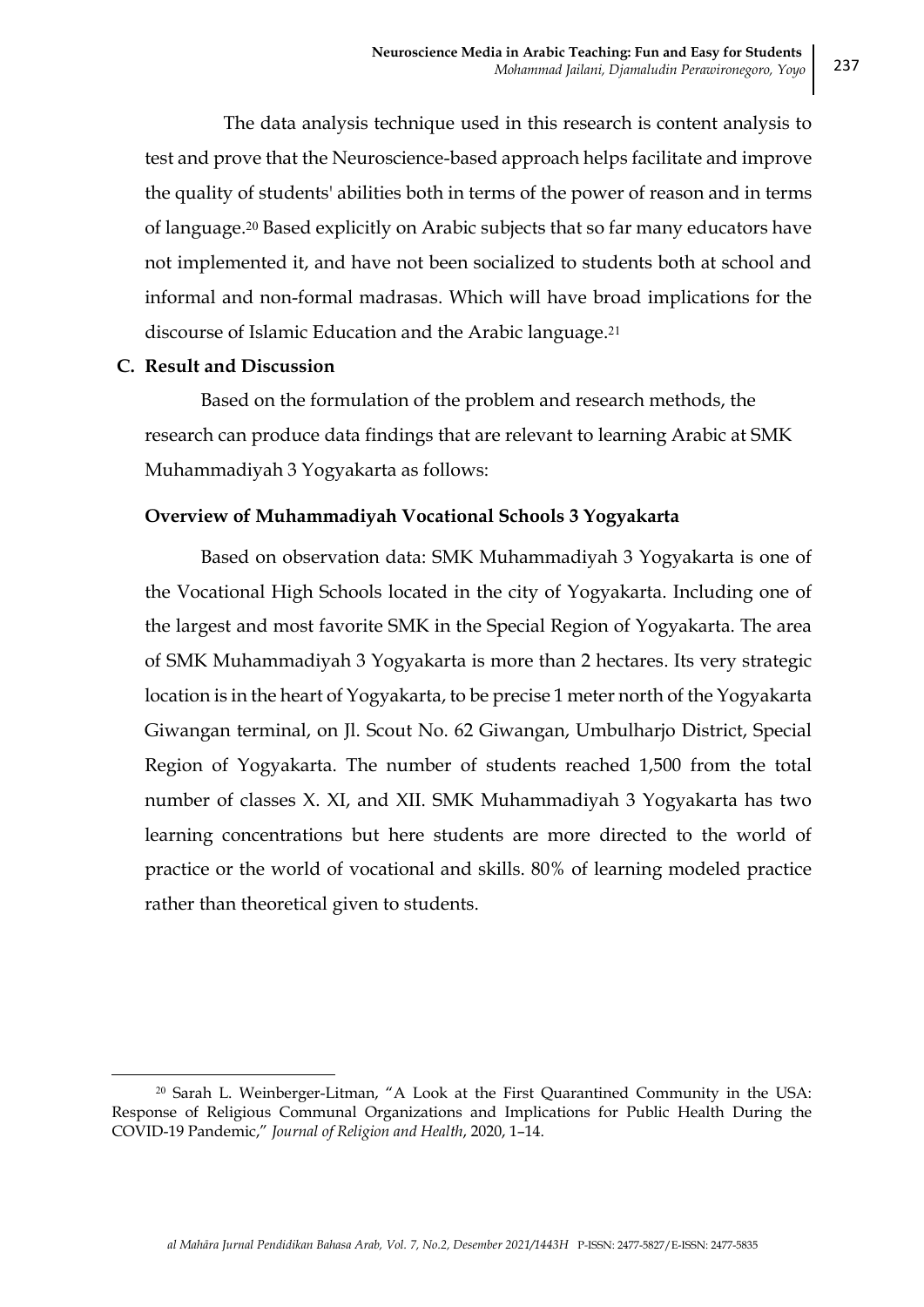238



**Figure: 1.** Picture of SMK Muhammadiyah 3 Yogyakarta Front.

The picture above is a description of the front of SMK Muhammadiyah 3 Yogyakarta, which is on the side of Jalan Pramuka no. 62 Giwangan Yogyakarta. Has 8 majors in skills, namely Mechanical Engineering, Architectural Engineering, Computer, and Network Engineering, Audio-visual Engineering, Pharmacy, Motorcycle Engineering, Light Vehicle Engineering, and Electrical Engineering. And supported by Islamic Education (Ismuba) training and learning, one of which is that students are directed to learning Arabic.

### **Arabic Teaching Media**

1

Based on the informant's data: that in SMK Muhammadiyah 3 Yogyakarta is an education that concentrates on the field of skills automatically learning that is emphasized is a practice rather than theory development. Learning that has been running so far at SMK Muhammadiyah 3 Yogyakarta is book-based learning, the teachers only rely on textbooks in delivering material to students. According to acknowledgments from students: "*Sir, it is difficult to understand Arabic, how to read it, sir, because you cannot read Arabic lafadz, especially memorizing and practicing Arabic mufrodat is very difficult, sir. Usually, the teacher just tells us to write without any models and alternatives given to us." So, sir, we are not enthusiastic about learning Arabic in class, there are some of our friends who can read and write, but cannot practice it.*" This is an acknowledgment of the results of student interviews with researchers, that so far students are still experiencing difficulties in absorbing and understanding the material presented by students<sup>22</sup> Students at SMK Muhammadiyah

<sup>22</sup> Mohd Hilmi Hamzah et al., "The Production of the English Stop Voicing Contrast by Arab L2 Speakers of English," *Indonesian Journal of Applied Linguistics* 10, no. 2 (2020): 434–44, doi:10.17509/ijal.v10i2.28615.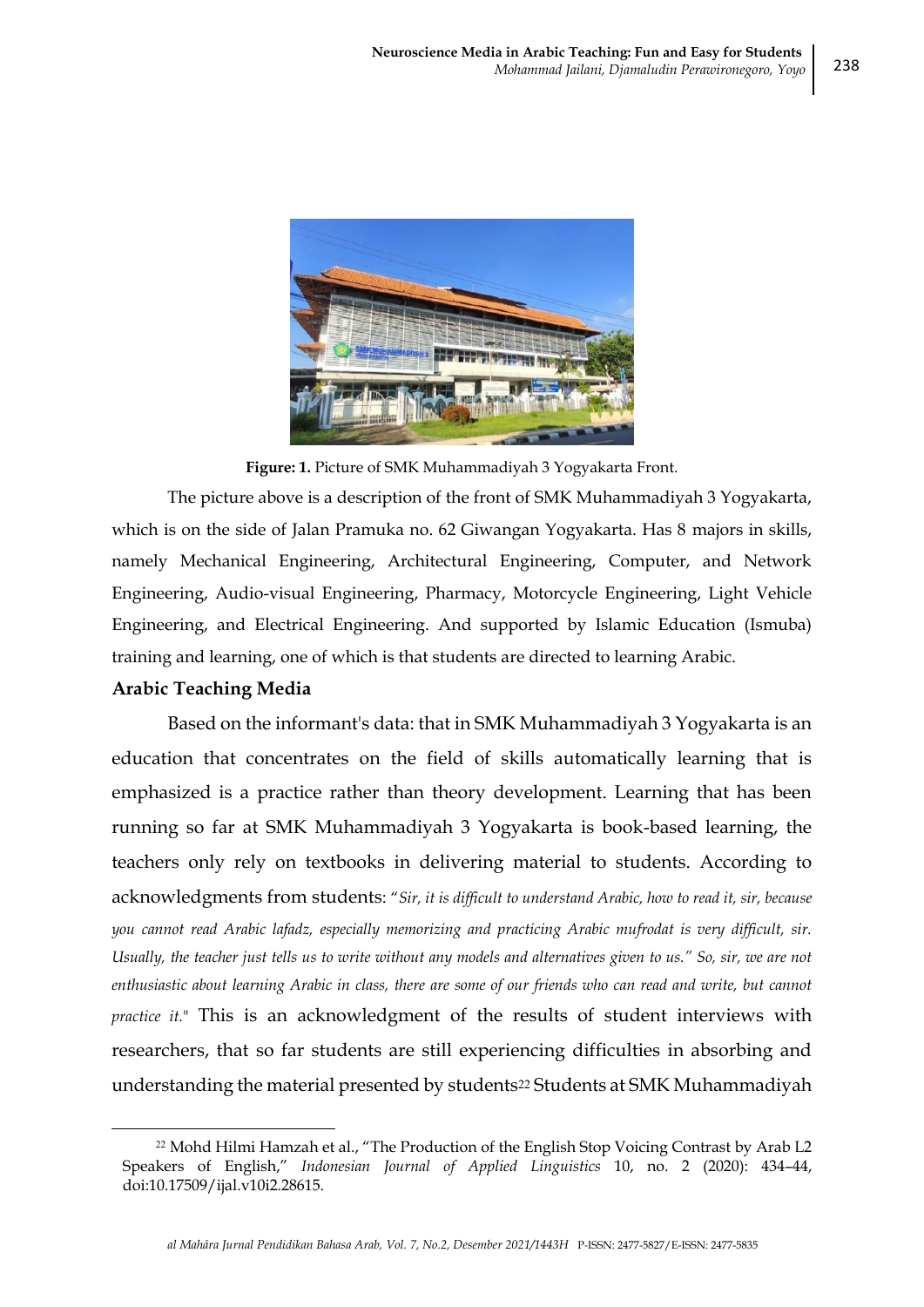3 Yogyakarta are not all graduates from religious institutions (Islamic boarding schools) most of them are from state schools. So that they do not have the provision to understand and are ready to accept the material that is transferred by the teacher. Naturally, students have not been able to respond to Arabic learning delivered by the teacher (Interview, 2021).

The learning media applied by teachers at SMK Muhammadiyah 3 Yogyakarta only maximizes reading books. Both in terms of developing the existing curriculum, it still leads to the KTSP curriculum, although at this time the Minister of Education and Culture has changed it to the 2013 curriculum. At SMK Muhammadiyah 3 Yogyakarta, they still follow the curriculum given by DIKDASMEN Regional Leaders of Muhammadiyah Yogyakarta. That is what happened at SMK Muhammadiyah 3 Yogyakarta, if the development of Arabic learning still leads to books or modules, it cannot provide stimulus and assistance to students (Interview, 2021).

Arabic learning media in relevant research have many applications or strategies in conveying to students, many studies have been carried out. Explicitly in learning Arabic. Marshall McLuhan argues that the media is a human extension that allows influencing other people who do not have direct contact with him. By this formulation, it can be said that communication media includes several things, namely letters, letters, films, television, and telephones.<sup>23</sup> According to Oemar Hamalik, learning media is divided into two parts, namely media in a narrow sense and media in a broad sense. Media in a narrow sense is teaching media only includes media that can be used effectively in a planned teaching process, while media in a broad sense does not only include very complex electronic communication media, for example with power pint slides used, LCD, and so on. Photography.<sup>24</sup> In Arabic, the word media or intermediary has termed *wasa'ala* the plural form of *wasilatan*. According to Nurul in his article, he stated entitled "Development of Arabic Vocabulary Learning Media based on My Happy Route Game" media is a learning tool that is used to

<sup>23</sup> Tri Tami Gunarti, "Pengembangan Media Pembelajaran Bahasa Arab Berbasis Audio Visual Untuk Meningkatkan Maharah Istima' Pada Siswa-Siswi Madrasah Ibtidaiyah," *Awwaliyah Jurnal PGMI* 3, no. 2 (2020): 122–29.

<sup>24</sup> Suci Ramadhanti Febriani et al., "Arabic Learning for Elementary School during COVID-19 Emergency in Indonesia," *OKARA: Jurnal Bahasa Dan Sastra* 14, no. 1 (2020): 67, doi:10.19105/ojbs.v14i1.3194.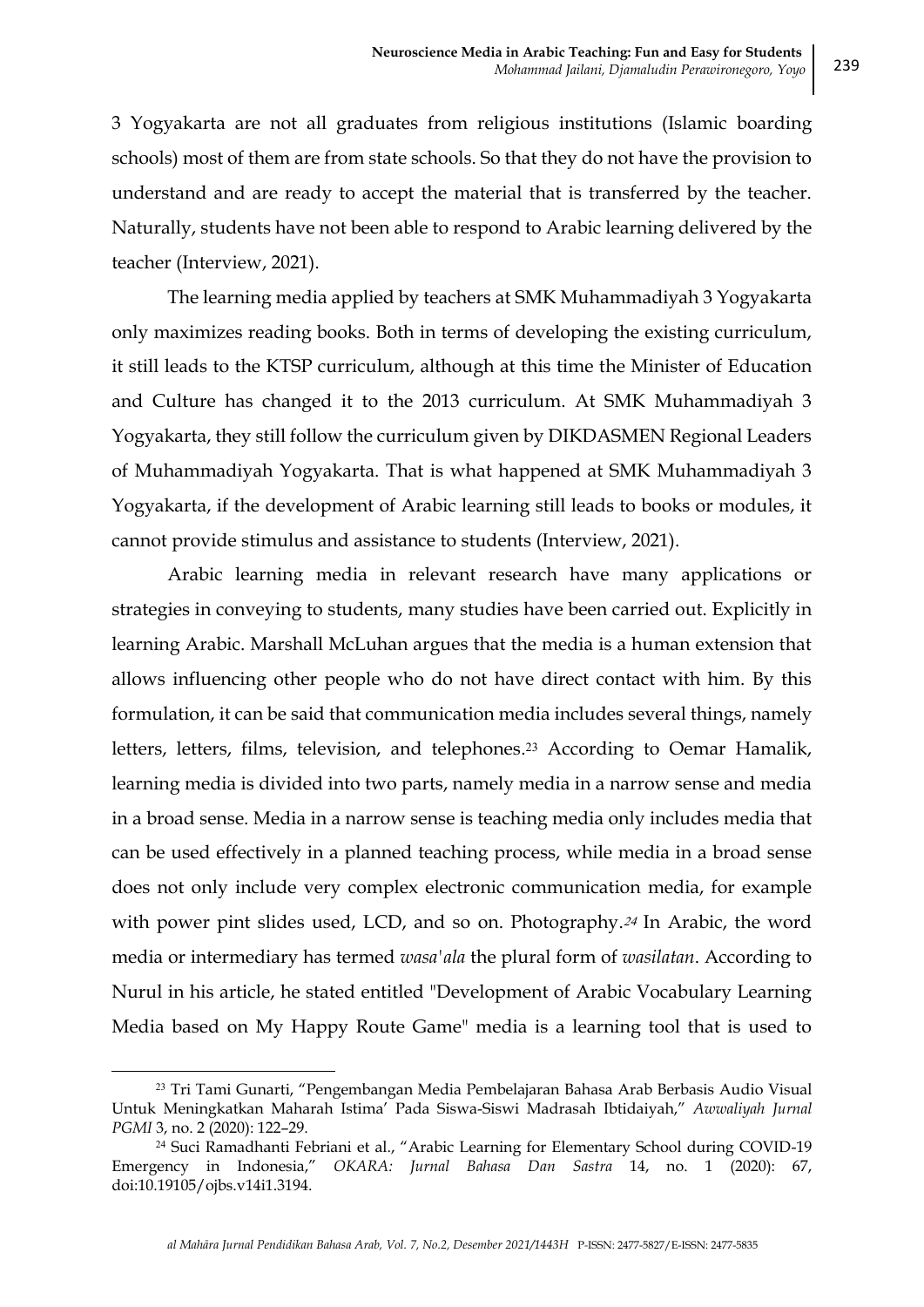convey learning material.<sup>25</sup> Media can be visual, such as cards containing pictures 26. There are also audio-visual media, such as learning videos, films, and so on. In addition, the media can also be in the form of audio, such as radio, cassette tapes, and so on. Asrori stated that in conditioning a relaxed language class and informants, language learning media were needed.<sup>27</sup>

### **Arabic Teaching Media in the Time of COVID-19**

**.** 

The presence of Covid-19 in March 2020, made teaching and learning activities far apart between teachers and students. On the one hand, there are appeals from the government including social distancing, wearing masks, and washing hands, prohibiting crowds. Teaching and learning activities in schools become online (distance learning ).<sup>28</sup> Learning activities continue despite the widespread Covid-19 pandemic **29**. Teachers and students are very difficult and even burdened in carrying out learning activities**30**. With the spread of the coronavirus outbreak, Arabic learning has been neglected, even though not only one school or two schools have been affected. In general, in 2020, the teaching and learning process is all at home.**<sup>31</sup>** The most important and most important activity in education is the approach to learning between teachers and students, how teachers communicate and interact with students.<sup>32</sup>

<sup>25</sup> Nurul Isnaini and Nurul Huda, "Pengembangan Media Pembelajaran Kosakata Bahasa Arab Berbasis Permainan My Happy Route," *Al Mi'yar: Jurnal Ilmiah Pembelajaran Bahasa Arab Dan Kebahasaaraban* 3, no. 1 (2020): 1, doi:10.35931/am.v3i1.156.

<sup>26</sup> Wissam Antoun, Fady Baly, and Hazem Hajj, "Proceedings of the 4th Workshop on Open-Source Arabic Corpora and Processing Tools," in *AraBert: Transformer-Based Model for Arabic Language Understanding*, 2020, 9–15, http://arxiv.org/abs/2003.00104.

<sup>27</sup> Laila Sari Maqfirlana, Sunismi, and Abdul Halim Fathani, "Kemampuan Berpikir Reflektif Dan Komunikasi Matematis Melalui Model Jucama Berbasis Neurosains Berbantuan Software Animiz Materi Segiempat Kelas VII," *Jurnal Penelitian, Pendidikan, Dan Pembelajaran* 14, no. 7 (2019): 57–68.

<sup>28</sup> Nureza Fauziyah, "Dampak Covid-19 Terhadap Efektivitas Pembelajaran Daring Pendidikan Islam," *Al-Mau-Izhoh* 2, no. 2 (2020): 1–11.

<sup>29</sup> Verra Sofica et al., "Penerimaan Peserta Didik Baru Secara Daring Di Masa Pandemi Covid-19 Pada Smpit Tambun Islamic School," *Jurnal Infortech* 2, no. 2 (2020): 177–83, http://ejournal.bsi.ac.id/ejurnal/index.php/infortech.

<sup>30</sup> Adib Rifqi Setiawan, "Lembar Kegiatan Literasi Saintifik Untuk Pembelajaran Jarak Jauh Topik Penyakit Coronavirus 2019 (COVID-19)," *Edukatif : Jurnal Ilmu Pendidikan* 2, no. 1 (2020): 28–37, doi:10.31004/edukatif.v2i1.80.

<sup>31</sup> Rais Abdullah, "Pengajaran Bahasa Arab Di Pondok Pesantren Salafiyah Kalimantan Timur," *Dinamika Ilmu* 14, no. 1 (2014): 97–108.

<sup>32</sup> M. Amin Abdullah, "Mendialogkan Nalar Agama Dan Sains Modern Di Tengah Pandemi Covid-19," *Maarif* 15, no. 1 (2020): 11–39, doi:10.47651/mrf.v15i1.75.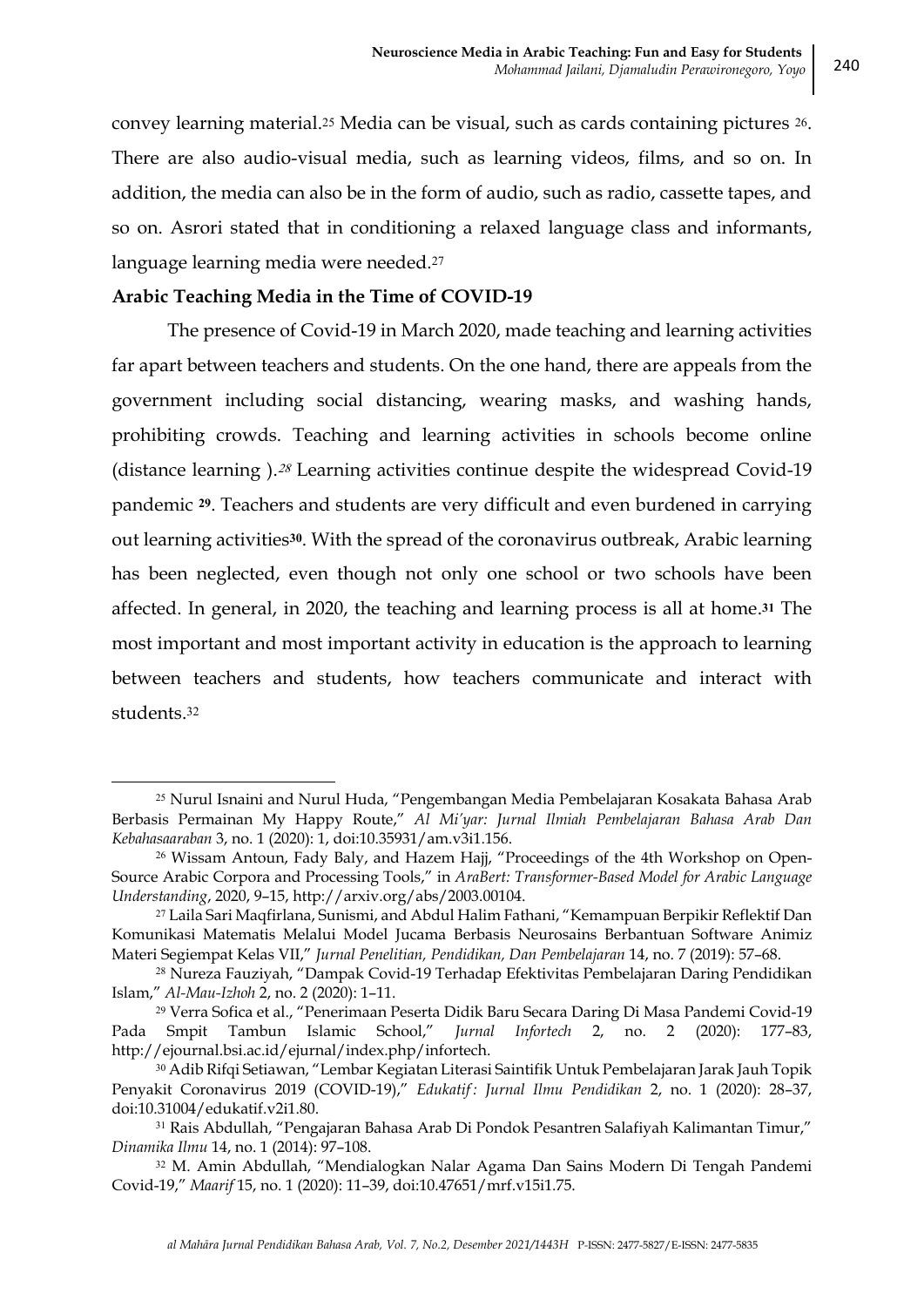During the COVID-19 period, Arabic learning at SMK Muhammdiyah 3 Yogyakarta was held online (darling) the teacher delivered it remotely from home. Students also learn online by receiving the material presented by the teacher. The COVID-19 pandemic has changed the offline learning system to online and applies to all learning (teaching and learning processes). The Arabic language learning is delivered through Arabic learning video media, adjusting the material in basic competencies.<sup>33</sup> For example in chapter *ta'aruf* or the chapter on family (*usroh*), many difficulties are encountered by students, from material that has not arrived due to inadequate connections or videos that have not been conveyed to students. However, in this case, learning is still delivered to students (Interview, 2021). The following is a description of learning media during the COVID-19 pandemic.



**Figure 2.** Teaching and Learning Process with Learning Media (Documentation, 2020)

The above is a teaching and learning process at SMK Muhammadiyah 3 Yogyakarta that occurred during the COVID-19 pandemic. This means that students get material or information from the teacher through the learning media. The teacher provides material and exercises for Arabic language questions in the concept of becoming one with Arabic learning. If faced with problems, imagine if learning is still book-based or

1

<sup>33</sup> Anas Huneety et al., "Stress Production by Cebuano Learners of Arabic: A Metrical Analysis," *Indonesian Journal of Applied Linguistics* 9, no. 3 (2020): 517–25, doi:10.17509/ijal.v9i3.23201.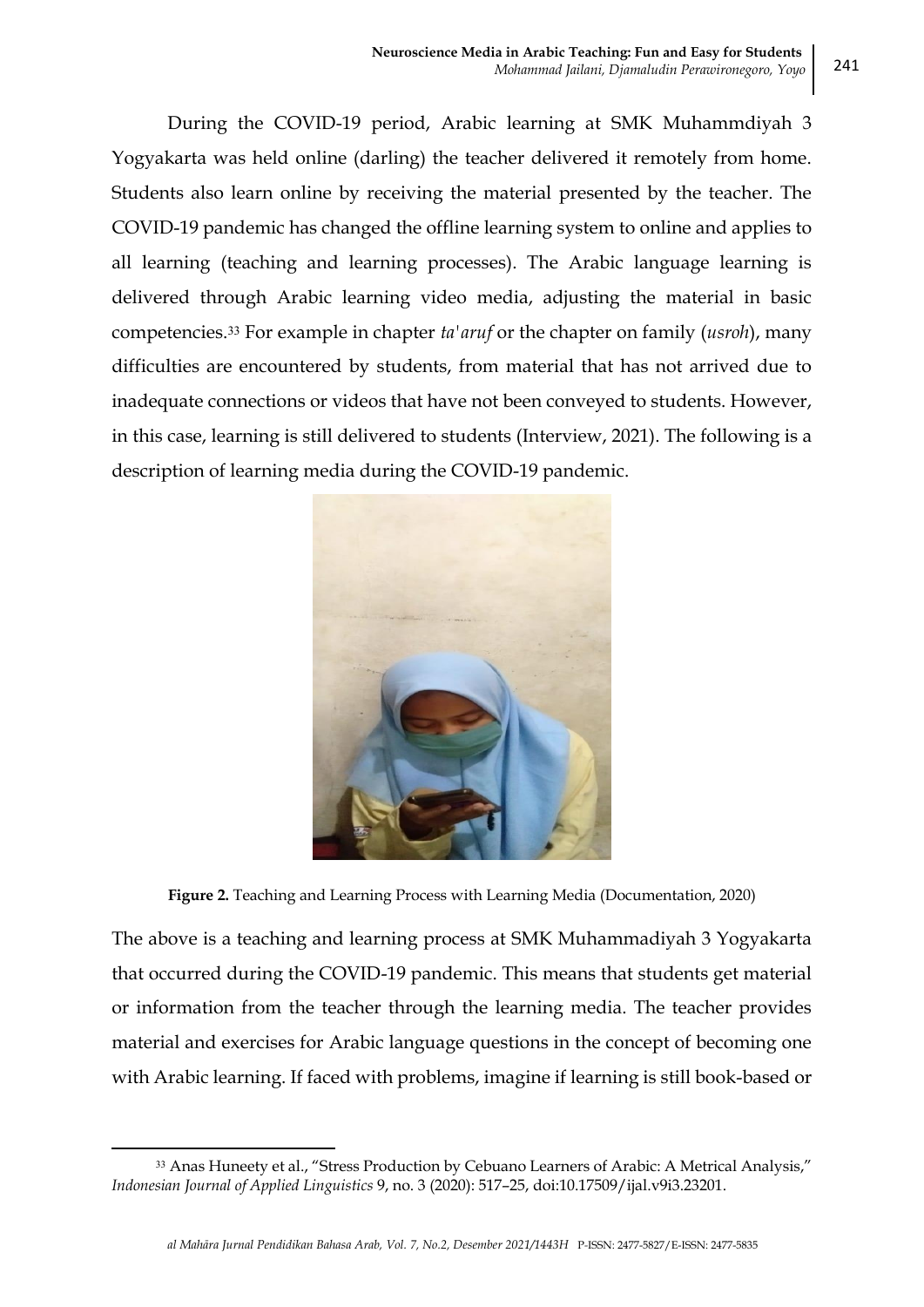module-based, students will find it difficult to respond to the material presented by the teacher (Documentation, 2021).

## **Content of Arabic Theacing Media Materials**

The content of the learning chapter material delivered to students at SMK Muhammadiyah 3 Yogyakarta, adjusts to the basic competencies in the Arabic textbook chapter issued by the DIKDASMEN team of Muhammadiyah Yogyakarta Regional Leadership. The researcher gave materials that were packaged with attractive PowerPoint ppt slides. By this research leads to Arabic learning media based on Neuroscience. The description of the material above is a lesson delivered by the teacher to the students. The chapter on *assyakanu* (abode). Here students are taught about *maharah qiro'ah* good reading, *maharah istima'* good listening, *maharah kitabah* writing correctly and *imla'*, and finally they are expected to be able to practice by speaking *maharah kalam*. Of course, in the media, the teacher acts as a facilitator and makes it easier for students to learn Arabic.

The steps in the Neuroscience-based Arabic learning media are as follows:

- 1. Students operate audio-visual videos that have been given (shared) by the teacher.
- 2. Students see the reading delivered by the teacher in the media
- 3. Students listen well
- 4. Students concentrate with the brain and respond with the language to be spoken
- 5. Students see, listen, and practice what the teacher says in the media.
- 6. The teacher identifies students who cannot read and students who can read Arabic mufrodat Arabic.
- 7. Finally, students read and practice together with the teacher.

Thus learning Arabic goes by itself with students learning. Even though at this time the COVID-19 pandemic, learning media can be operated and studied at each student's home. To receive material and practice questions given by the teacher.

The steps above are a series of Arabic language teaching with the media of neuroscience. To start teaching Arabic, the teacher asks students to operate audio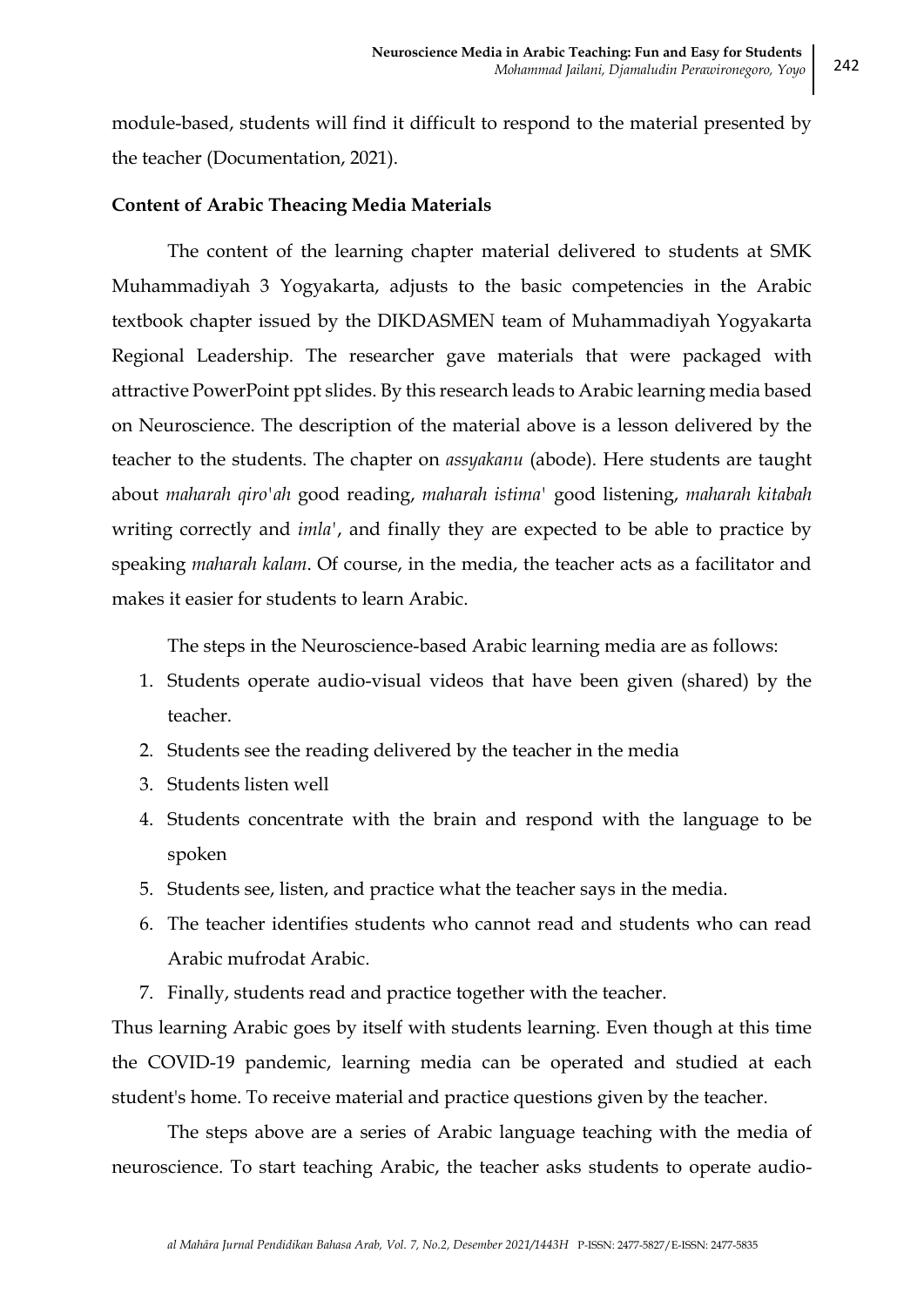visual media that is equipped with pictures, good audio-visual instructions. the material in this media is by the KIKD material or curriculum syllabus in Arabic books. researchers follow the syllabus and curriculum of DIKDASMEN PWM DIY. Students are trained to read *mufrodat* or *muhadasa*h texts in Arabic books in chapter 2 about "*places to live*". in neuroscience media the method used is to emphasize *maharah istima'* and *maharah qiro'ah*, the goal is for students to be clearer and easier to capture material information through neuroscience media. but in this case, the teacher still imitates the first time through a summary of material and fun material concepts.

As for face-to-face teaching, the neuroscience media is assisted by the teacher identifying it by classifying students in class. at SMK Muhammadiyah 3 Yogyakarta, the meetings and teaching of students are divided into two classes the first week via offline (face to face), the second week the students are conducted online (online) at home. discussing student identification, the teacher divides students into two parts, students who can read and practice *mufrodat* or *muhadasah*, with students who are still at the basic level of learning. Namely, students who have just started learning from scratch. namely learning from that about reading *hijaiyah* letters.

Finally, students are directed to read and practice together, both students who can read and practice *muhadasah* or students who cannot read. The purpose of this method is to adjust so that students who cannot understand can also understand. while the students do not feel down (not confident), assisted by friends who can practice *muhadasah*. then students take turns reading, memorizing, and practicing *muhadasah*. to distinguish this media from other media. This media-focused researcher was given practice questions according to the material and the teacher gave motivation, right-brain, and left-brain focus approaches. Simply put, neuroscience media, media that emphasize students' brains, and teaching media.

### **Use of Neuroscience in the Implications of Arabic Theacing Media**

Based on one of the findings of Jailani's 2021 research, in a preliminary study "*output of a thesis proposal*" with the findings of a questionnaire at SMK Muhammadiyah 3 Yogyakarta, many of the students still cannot understand Arabic learning which is concerned with the realm of English. In detail with the search, students have not been able to understand what was conveyed by the teacher. Because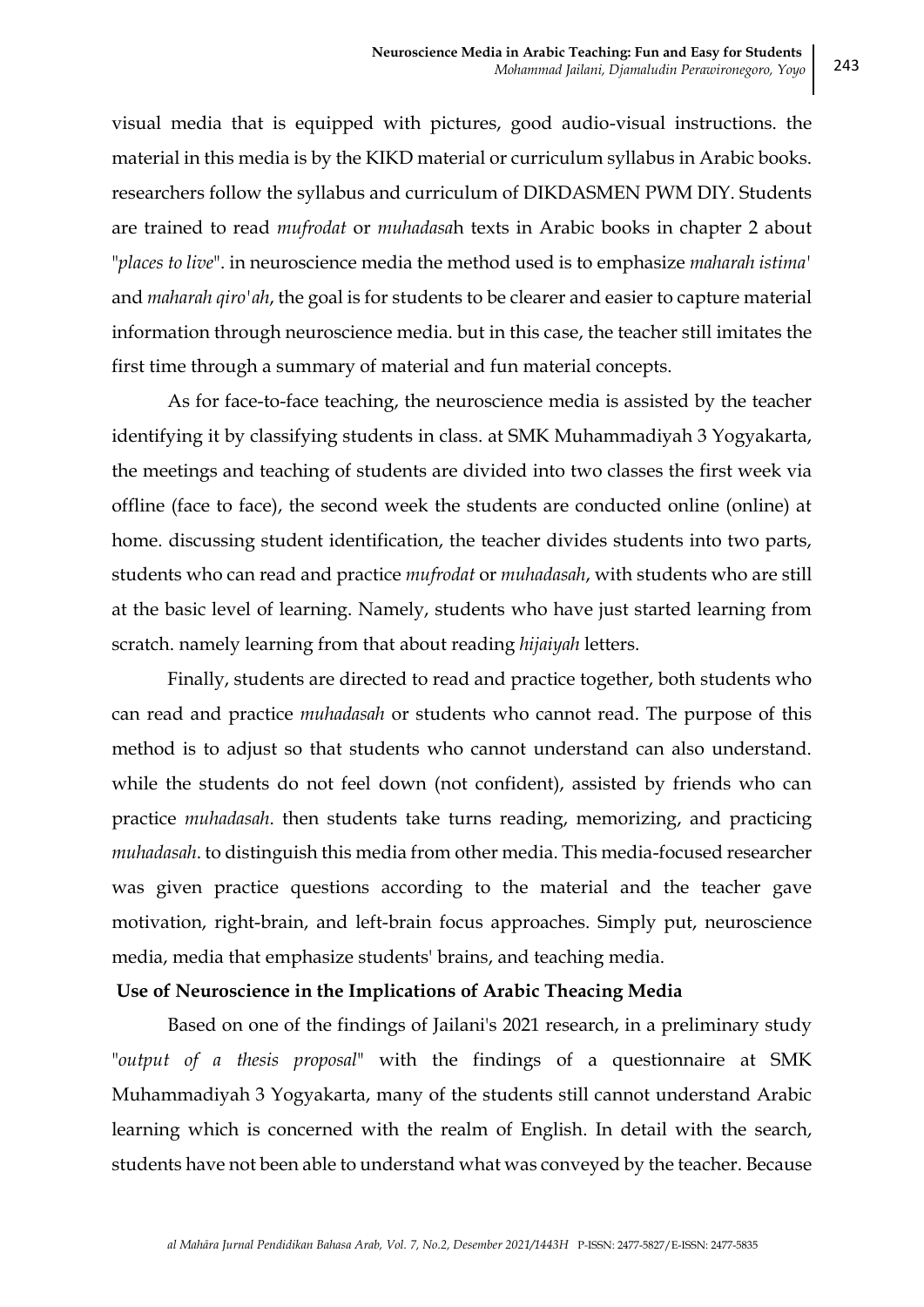learning is monotonous and boring. Thus, in quality learning in terms of success in student learning outcomes. The presence of innovations in Arabic learning is just an example of Arabic learning media. Lately, this video-based learning media, just an example of audiovisual media, cool Neuroscience-based media is more in demand by students. Compared to boring learning, that's why Arabic learning is directed to media-based learning innovations.<sup>34</sup> See the following image:



**Figure 3.** Findings of the Preliminary Study of Learning Media.

Considering that learning media is also growing rapidly, there is an Arabic learning media based on Neuroscience.<sup>35</sup> Neuroscience as a facilitator to link students' interest in language learning. The power of thinking that is focused and happy, affects the brain. Related to that, the part of the brain that responds to the task of developing information and optimizing the brain is the prefrontal cortex.<sup>36</sup> This part serves to send brain nerve cells to the right brain and left brain.<sup>37</sup>

<sup>34</sup>Research Questionnaire for Preliminary Study of Ar Language Learning, 2021

<sup>35</sup> Yusmaliana Desfa et al., "Creative Imagination Base on Neuroscience : A Development and Validation of Teacher ' s Module in Covid-19 Affected Schools," *Universal Journal of Educational Research* 8, no. 1 (2020): 5849–58, doi:10.13189/ujer.2020.082218.

<sup>36</sup> Nuril Mufidah Ummu Saidah, Saidna Zulfiqar Bin-Tahir, "Arabic Teachers' Competence: A Case of Madrasah Schools in Maluku," *Ijaz Arabi* 1, no. 21 (2018): 1–9.

<sup>37</sup> Endang Switri, Zaimuddin, and Apriyanti, "Metode Manhaji Pada Pembelajaran Bahasa Arab Di Ilmu Keperawatan Fakultas Kedokteran," *Lughoti* 2, no. 01 (2020): 1–25.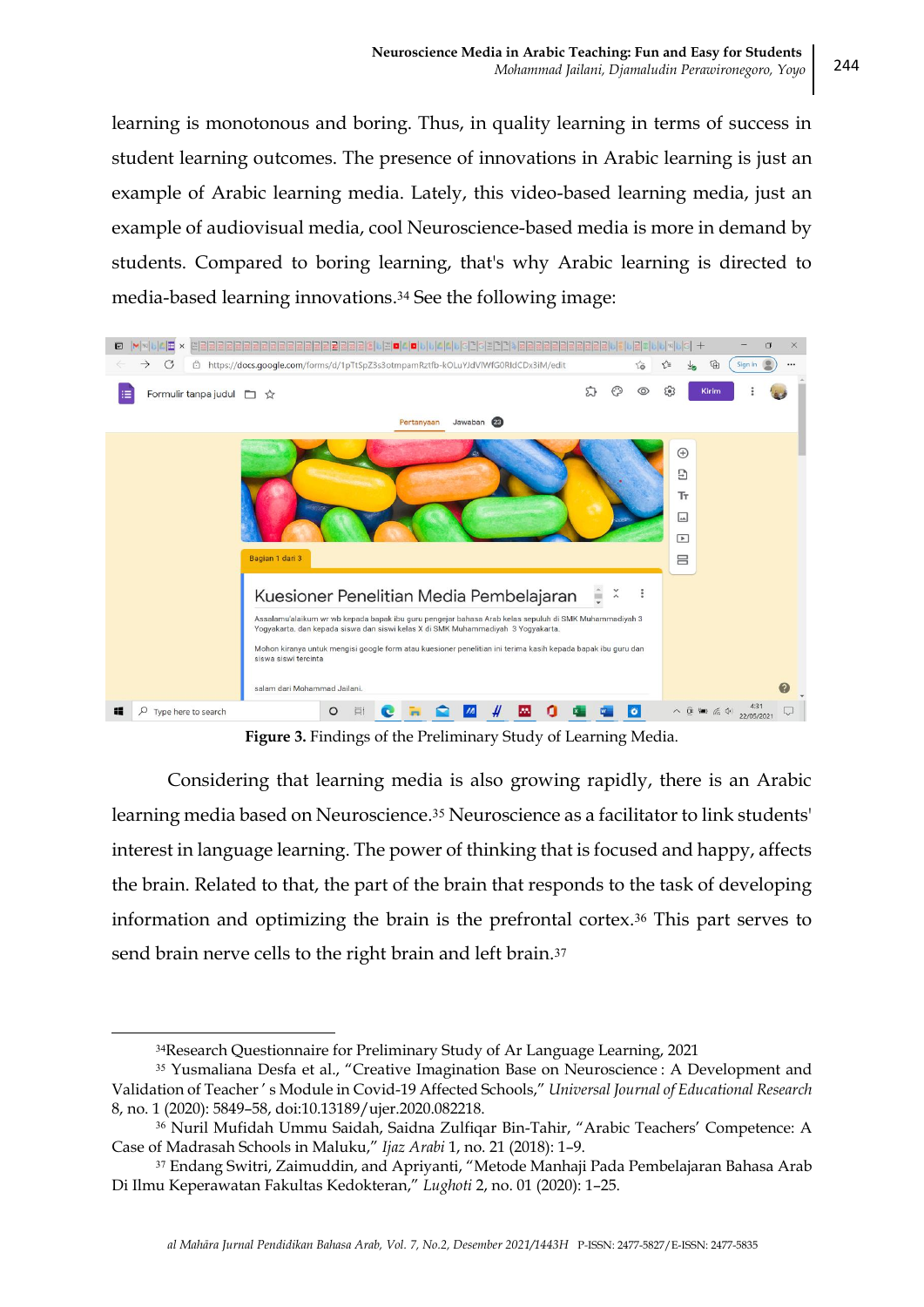In the questionnaire above, the researcher took 20 research samples to students of SMK Muhammadiyah 3 Yogyakarta who were assisted by homeroom teachers and Arabic teachers. From two 20 students hope and support in Neuroscience-based Arabic learning. For the reason that students convey the results of the questionnaire by the concepts and ways of learning expected by students. Students are assisted and of course facilitate the learning process, related to *material muhadasah, mufrodat,* and practice working on questions and exercises in learning media (Quessioner, 2021).

|                | G                                                                                           |                  |                          |                | ch https://docs.google.com/spreadsheets/d/1wEuI0aI3JbClsS0IwZfyV3izNy4706_zRc5VIUzrUic/edit?resourcekey#gid=150721 | €<br>సం                                                            | 庙<br>ร์≅                        |
|----------------|---------------------------------------------------------------------------------------------|------------------|--------------------------|----------------|--------------------------------------------------------------------------------------------------------------------|--------------------------------------------------------------------|---------------------------------|
| 田              | Pemilihan Media Neurosains<br>File Edit Tampilan Sisipkan Format Data Alat Ekstensi Bantuan |                  | ☆<br>$\overline{a}$<br>↷ |                | Terakhir diedit beberapa detik lalu                                                                                | $\equiv$<br>দে∗                                                    | a Bagikan                       |
|                | Þ<br>100%<br><b>Rp</b>                                                                      | .0<br>%          | $.00 \quad 123 -$        | Default (Ari ~ | 田<br>三 → ↓ → 1→ → ♡ →<br>들로<br>B<br>음<br>10                                                                        | $\Box$<br>GD<br>$\overline{ab}$<br>$\triangledown$<br>$\mathbf{v}$ | $\sum$ +<br>$\hat{\phantom{a}}$ |
| G <sub>4</sub> | DENGAN MEDIA PEMBELAJARAN                                                                   |                  |                          |                |                                                                                                                    |                                                                    |                                 |
|                | B<br>A                                                                                      | C.               | D                        | E              |                                                                                                                    | G                                                                  | H                               |
|                | <b>Timesta NAMA</b>                                                                         | <b>KELAS</b>     |                          |                | APAKAH ANDA APAKAH AND JELASKAN JIKA ANDA TIDAK FAHAM                                                              | MANURUT ANDA PEMB SEBERAPA ANDA SUKA                               |                                 |
| $\overline{2}$ | 03/04/2 Mohammad Jailani                                                                    | $\mathbf{x}$     | faham                    | faham          |                                                                                                                    | <b>DENGAN MEDIA PEMBE</b>                                          |                                 |
| 3              | 03/04/2 Muhammad Zidan                                                                      | X TKJ 1          | faham                    | faham          |                                                                                                                    | <b>DENGAN MEDIA PEMBE</b>                                          | Ø<br>3                          |
|                | 03/04/2 Amelia Giovanni                                                                     | X TKJ 1          | faham                    | faham          |                                                                                                                    | <b>DENGAN MEDIA PEMBI</b>                                          | $\boldsymbol{\Lambda}$          |
| 5              | 03/04/2 Putra Praba Pradana                                                                 | X TKJ1           | faham                    | faham          |                                                                                                                    | <b>DENGAN MODUL ATAU</b>                                           | 3                               |
| 6              | 03/04/2 Shinta maharani                                                                     | X TKJ1           | faham                    | faham          | Enggak faham karena kurang jelas                                                                                   | <b>DENGAN MODUL ATAU</b>                                           | 3                               |
|                | 03/04/2 Haninda Shafa Dhiany                                                                | TKJ <sub>2</sub> | tidak faham              | tidak faham    | Karna guru nya tidak peka terhadap anak murid nya, masa iya ngg DENGAN MEDIA PEMBI                                 |                                                                    |                                 |
| 8              | 03/04/2 Sarah Jasmine                                                                       | X TKJ 1          | faham                    | faham          |                                                                                                                    | <b>DENGAN MEDIA PEMBE</b>                                          | 3                               |
| $\mathbf{Q}$   | 03/04/2 Dava Maulana Yusuf                                                                  | X TKJ 2          | faham                    | faham          |                                                                                                                    | <b>DENGAN MEDIA PEMBE</b>                                          | 3                               |
| 10             | 03/04/2 Rhea Unikha Harits                                                                  | X TKJ1           | tidak faham              | faham          | Karna dengan lewat online tidak begitu paham dan tidak bisa berta DENGAN MEDIA PEMBI                               |                                                                    | $\boldsymbol{A}$                |
| 11             | 03/04/2 Yudanta azhari pranajaya Tkj 1                                                      |                  | faham                    | faham          |                                                                                                                    | <b>DENGAN MODUL ATAU</b>                                           | 3                               |
| 12             | 03/04/2 Muhamad Wahid Setiawa XTKJ 1                                                        |                  | tidak faham              | tidak faham    | Susah di pahami                                                                                                    | <b>DENGAN MEDIA PEMBE</b>                                          | $\overline{2}$                  |
| 13             | 04/04/2 Yanu Dwi Danuarta                                                                   | X TKJ 2          |                          | faham          |                                                                                                                    | <b>DENGAN MEDIA PEMBE</b>                                          | $\overline{2}$                  |
| 14             | 04/04/2 Rafli Andika .p                                                                     | Xtkj2            | faham                    | faham          |                                                                                                                    | <b>DENGAN MEDIA PEMBE</b>                                          | 3                               |
| 15             | 04/04/2 Abid al-Muqarrabun                                                                  | X TKJ1           | faham                    | faham          | Alhamdulillah saya faham                                                                                           | <b>DENGAN MODUL ATAU</b>                                           | 3                               |
| 16             | 04/04/2 Nugroho Dwi Maryanto                                                                | Tki <sub>1</sub> | tidak faham              | tidak faham    | Saya terkadang tidak tau artinya                                                                                   | <b>DENGAN MEDIA PEMBE</b>                                          | $\overline{2}$                  |
| 17             | 04/04/2 Dzakwan Ali Ridhawi                                                                 | XTKJ1            | faham                    | faham          |                                                                                                                    | <b>DENGAN MEDIA PEMBE</b>                                          | 3                               |
| 18             | 04/04/2 Amin musafir                                                                        |                  | 10 faham                 | faham          |                                                                                                                    | <b>DENGAN MEDIA PEMBE</b>                                          | 2 <sub>1</sub>                  |
| 19             | 04/04/2 Daffa Alif Muhammad                                                                 | XTKJ1            | faham                    | faham          |                                                                                                                    | <b>DENGAN MODUL ATAU</b>                                           | $2 -$<br>$\leftarrow$           |
|                | Form Responses 1 v<br>$\equiv$<br>$\ddot{}$                                                 |                  |                          |                |                                                                                                                    |                                                                    | $\leftarrow$<br>Pelajari        |

Figure 4. description media neuroscience option

Interpretation and reasons of researchers following up on learning media rather than learning modules. adapting choices and input from students in class. students prefer learning media compared to textbook-based modules. The research questionnaire consisted of 20 participants in class X TKJ XI. Students provide input to the researcher by stating the reasons. if the class continues with the learning of teaching materials books. Of 20 students 15 people chose learning media and 5 students chose, hoping for a learning module. To strengthen the student selection questionnaire, the researcher also asked for advice from Arabic language teachers at SMK Muhammadiyah 3 Yogyakarta. the teacher gave input to the researcher in line with the time interview at school.

The contents of the interview with the teacher at the school are as follows: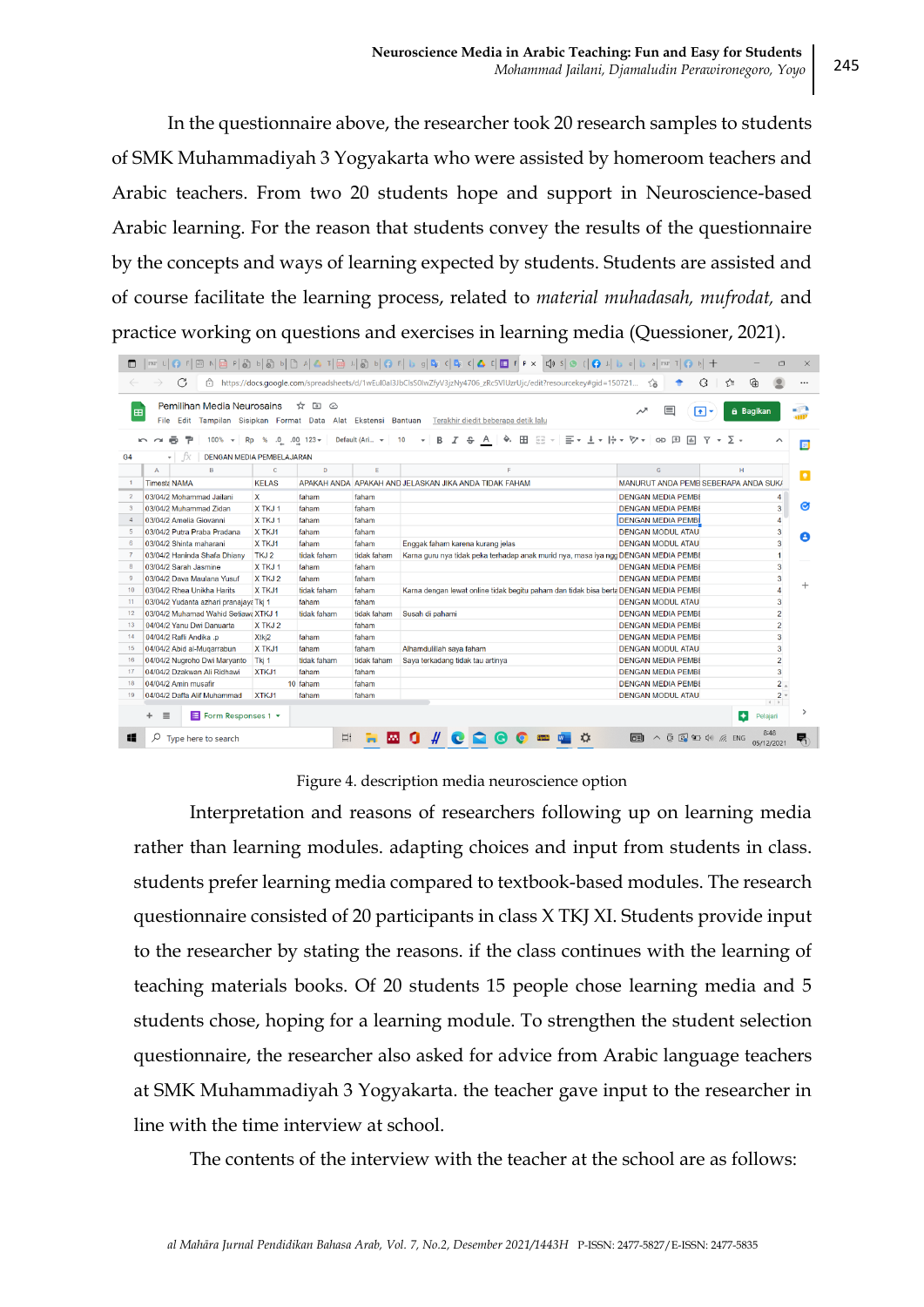"*Look, sir, 50% of students in class still cannot read Arabic and cannot write Arabic. Indeed, the teaching that has been used so far is still being monitored and especially in module learning*".

The learning method used so far is conventional in teaching Arabic. The contents of the interview are implied in the contents of the interview below.

"*Arabic teaching carried out by teachers, in general, is that students are told to read, to mentor students, the teacher asks students to follow the explanation or reading that he conveys. By following the material chapters, students are finally directed to work on the practice questions in the guidebook*".

Above are some of the contents of interviews with teachers, to recommend learning media to researchers. therefore alternative and appropriate research with this research is learning media. To distinguish research from previous research, the focus of research on learning media is neuroscience.<sup>38</sup> learning media is packaged with interesting audio-visuals and the main factor that supports it is neuroscience media, or the scope of brain science (Neuroscience).<sup>39</sup>

### **Scope and Expansion of the Study Area of Neuroscience in Teaching**

Good learning is learning that gives positive output and good input to students. following up on Nadiem Makarim's speech about good education in a transformative era. and supported by adequate information technology, teachers are expected to collaborate with learning media. The right learning media is media that focuses on the concentration and learning objectives of students.

The development of learning methods and learning models in the modern era. New concepts or models of new concepts about brain-based learning emerge. or brain-based learning, many educators and researchers discuss in detail this learning model. The research is based on research that focuses on education. The researcher obtained library data related to supporting this research in the Fauzi 2020 study, which explained that neuroscience is a sub-system in Arabic learning.<sup>40</sup> Between brins-based learning can not be separated from neuroscience. Because

<sup>38</sup> Evi Yana et al., "Critical-Thinking Instrument Based on Google Form: Development on Work and Energy Materials," *Journal of Physics: Conference Series* 1467, no. 1 (2020), doi:10.1088/1742- 6596/1467/1/012053.

<sup>&</sup>lt;sup>39</sup> Yoyo, "Neo-Patriarchy and the Problem of the Arab Crisis: A CritiCal Study on Hisham Sharabi's Works," *Qudus International Journal of Islamic Studies* 6, no. 2 (2018): 251–67, doi:10.21043/qijis.v6i2.3808.

<sup>40</sup> Fauzi Muhammad Ilfan, "Pemanfaan Neurosains Dalam Desain Pengembangan Kurikulum Bahasa Arab."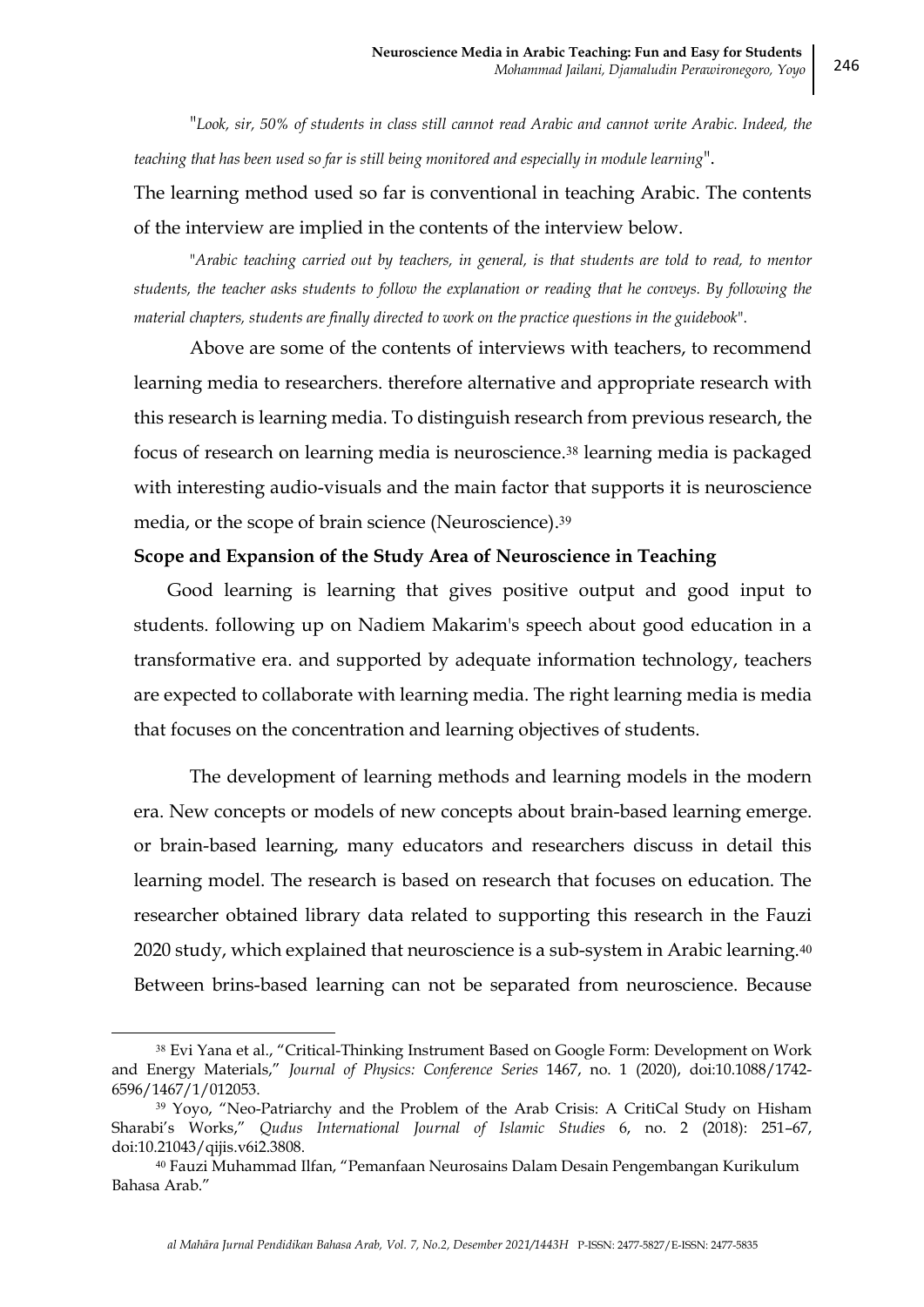brains based learning is the main concept of neuroscience. The brain is the leading part, called the "*topper*", becomes the transfer center. Where students respond to material or information through this part of the brain. This brain is called the prefrontal context.<sup>41</sup>

However, because this study is very broad and requires a certain level of detail, this related discussion requires an approach from several interdisciplinary angles, especially in the review of Islamic Education. Neuroscience is neuroscience that studies the nervous system, especially studying neurons or nerve cells, with a multidisciplinary approach.**<sup>42</sup>** Neuroscience is a field of science that specializes in the scientific study of the nervous system. On this basis, Neuroscience is also called the science that studies the brain and all functions of the spinal cord.**<sup>43</sup>** The following is descriptive of Neuroscience in Learning:



**.** 



**Figure 5.** Neuroscience and Learning. 44

The main goal of Neuroscience is to study the biological underpinnings of every behavior. That is, the main task of Neuroscience is to explain human

<sup>41</sup> Branton Shearer, "Multiple Intelligences in Teaching and Education: Lessons Learned from Neuroscience," *Journal of Intelligence* 6, no. 3 (2018): 1–8, doi:10.3390/jintelligence6030038.

<sup>42</sup> Suyadi, "Model Pendidikan Karakter Dalam Konteks Neurosains," in *Proseding Seminar Nasional* (Yogyakarta: Fakultas Tarbiyah UIN Sunan Kalijaga, 2012), 8.

<sup>43</sup> Suyadi, "Pendidikan Islam Inklusi Humanis Dan Religius," *Tajdidukasi* VII, no. 2 (2017): 15–27.

<sup>44</sup> Riska Yuli Nurvhianti, "Neurosain Dalam Pengembangan Ilmu Pengetahuan," *Bagaimana Cara Neurosains Mengubah Minset Manusia*, 2018, https://warstek.com/neurosainsmindset/.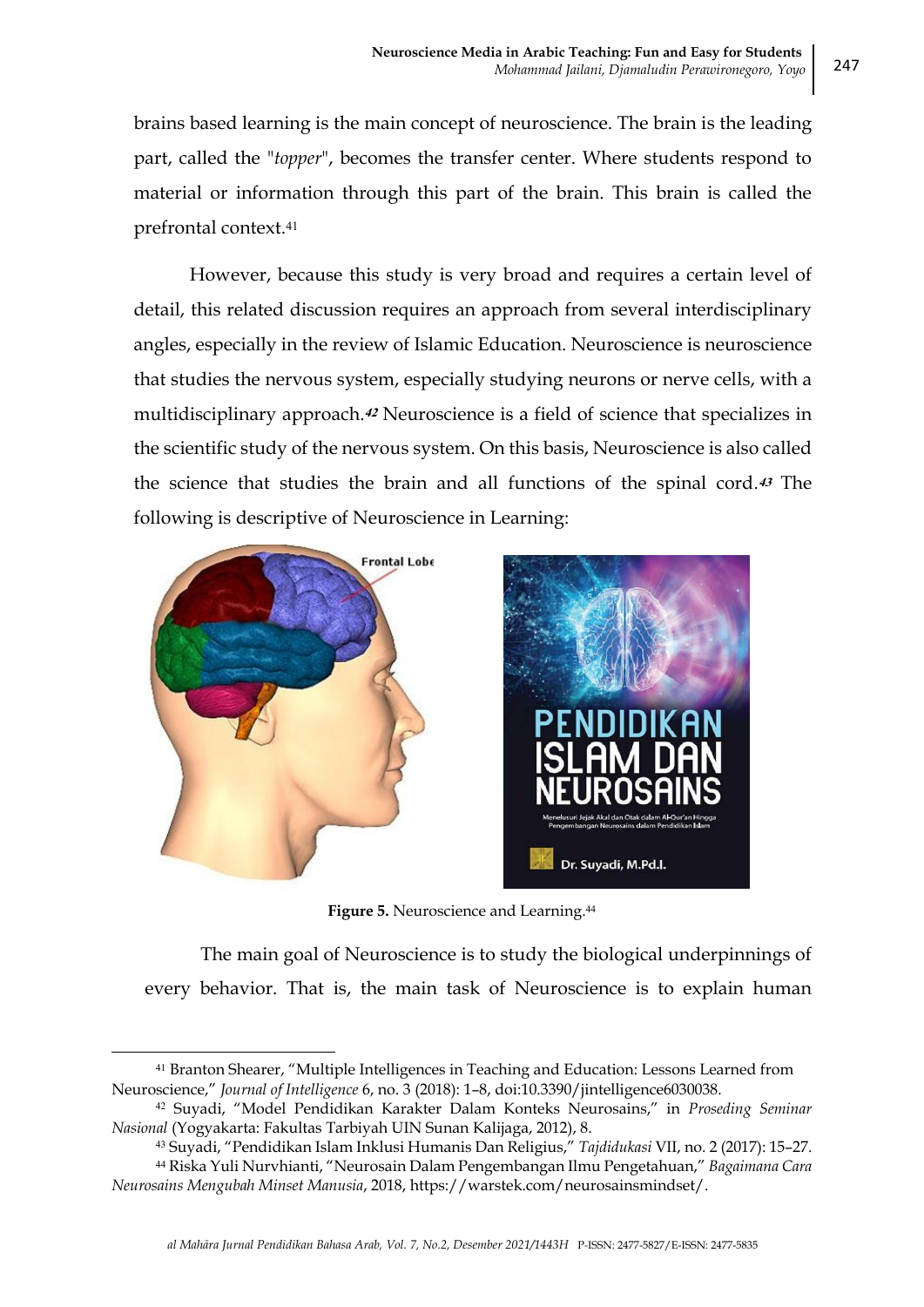behavior from the point of view of the activities that occur in the brain. Recent research in the field of Neuroscience has found some evidence of an inseparable relationship between the brain and human behavior (character).<sup>45</sup> Through the Positron Emission Tomography (PET) instrument, it is known that six brain systems integrated regulate all human behavior. The six brain systems are the prefrontal cortex, limbic system, cingulate gyrus, basal ganglia, temporal lobes, and cerebrum.<sup>46</sup> As mentioned earlier, that neuroscience study humans as a whole or science that studies humans in an interdisciplinary manner. On this basis, the mapping of the scope of Neuroscience is none other than humans themselves. However, Neuroscience can explore the human dimension in more detail, not only the brain-mind, soul-body, and mind-heart relationships (which have been separate so far), but also probe into very microscopic realms at the cellularmolecular level to behavioral regulation and social science.<sup>47</sup>

Successful learning is the application of the material presented by educators, namely learning that is easily understood by students. Learning that makes it easier for students to learn according to what is remembered by students in pouring the material that is processed in their brains. The material that has been managed in the right and left brain is processed through the prefrontal cortex.**<sup>48</sup>** Lessons that are often remembered by students make an impression on their minds. So that learning is very impressive in the minds of students in applying it in everyday life and the surrounding environment.**<sup>49</sup>**

<sup>45</sup> Suyadi, *Pendidikan Islam Dan Neurosains: Menelusuri Jejak Akal Dan Otak Dalam Alquran Hingga Pengembangan Neurosains Dalam Pendidikan Islam*, ed. Lintang Novita, Pertama (Jakarta: Kencana, 2020), www.Prenamedia.com.

<sup>46</sup> Wikanti Iffah Juliani, Addinia Rizki Sabili, and Suyadi, "Tafsir Ayat-Ayat Neurosains Dan Implikasinya Bagi Pengembangan Higher Order Thingking (HOT) Dalam Pendidikan Islam," *Muaddib* 10, no. 01 (2020): 84–96.

<sup>47</sup> Suyadi, *Pendidikan Islam Dan Neurosains: Menelusuri Jejak Akal Dan Otak Dalam Alquran Hingga Pengembangan Neurosains Dalam Pendidikan Islam*.

<sup>48</sup> Muhammad Miftakhurrohman and Suyadi Suyadi, "Persepsi Mahasiswa Terhadap Pembelajaran Daring Perspektif Neurosains Pendidikan Islam," *At-Ta'dib: Jurnal Ilmiah Prodi Pendidikan Agama Islam*, 2020, 127, doi:10.47498/tadib.v12i02.375.

<sup>49</sup> Fauzi Muhammad Ilfan, "Pemanfaan Neurosains Dalam Desain Pengembangan Kurikulum Bahasa Arab."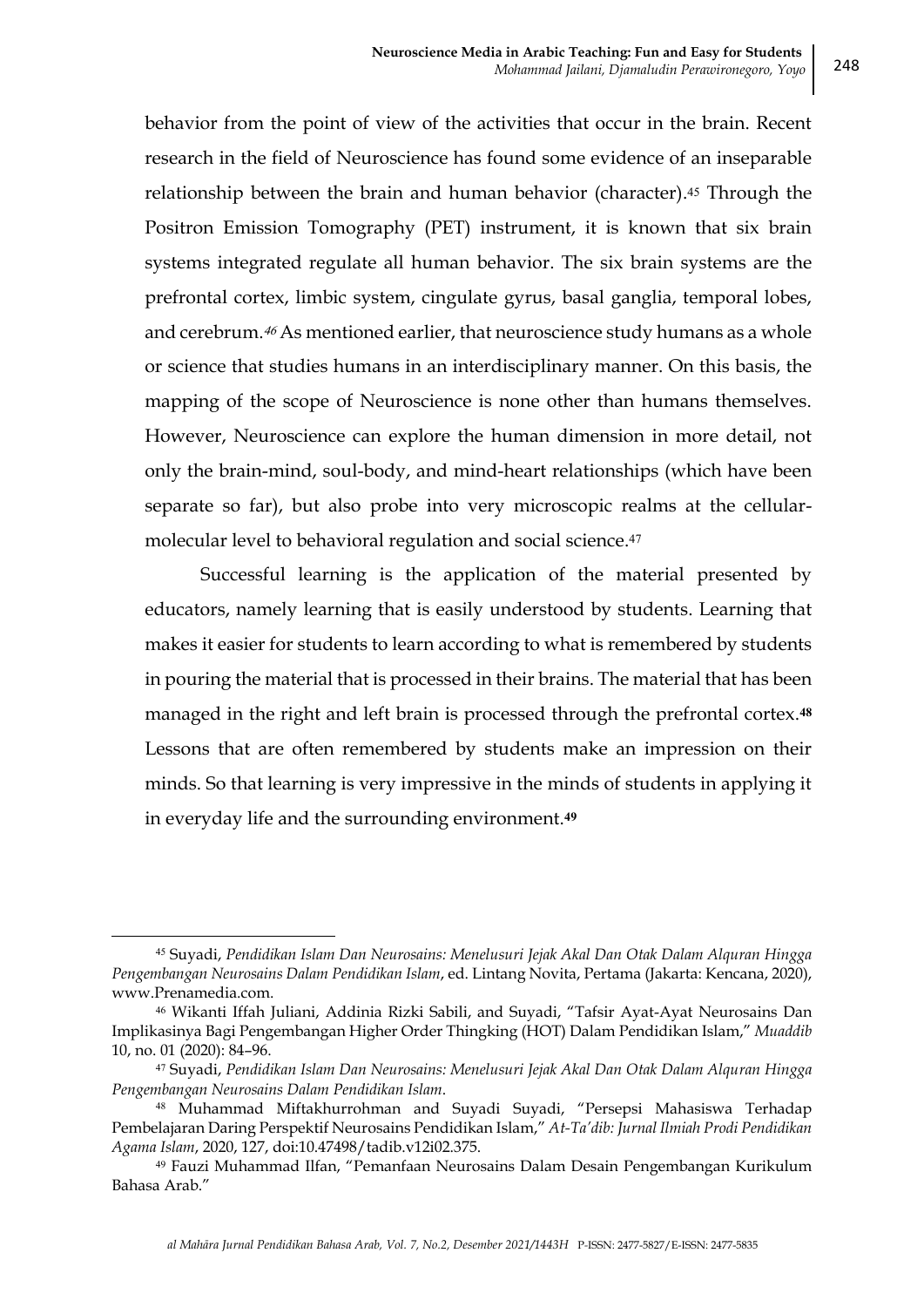### **D. Conclusion**

Based on the findings and discussion, The neuroscience and Brain-Based learning approaches used in answering research problems are very relevant. Alternatives provided by researchers, 1). Neuroscience media is the application of teaching used by teachers in the classroom and at home during the Covid-19 period. 2) the implications of neuroscience improve student learning outcomes, which can be proven by learning outcomes each year of study. And the support of student learning outcomes above the KKM. The most important factor in using neuroscience media in Arabic material is to Facilitate the improvement of student learning outcomes, including language skills *qiro'ah*, *kitabah*, *istima'*, and kalam. Students are facilitated by right-brain and left-brain approaches, the brain as potential in optimizing the language understood by students. By the results of the study based on a questionnaire, 20 students as the research sample proved to be able to read and write Arabic, which previously had not been able to read and write (*imla'*) Arabic. However, some students need assistance and guidance from the teacher in teaching and implementing it to students. Neuroscience as a learning approach can illuminate the brains of students at SMK Muhammadiyah 3 Yogyakarta who previously had not been able to accept the Arabic material delivered by the teacher. The researcher recommends just an example of Arabic learning media with Ibn Sina's multilevel reasoning approach, and finally Neuroscience-based Arabic learning media during the Covid-19 PPKM period. Of course, it will have broad implications for the development of learning Arabic in the future.

## **E. References**

- Abdullah, M. Amin. "Mendialogkan Nalar Agama Dan Sains Modern Di Tengah Pandemi Covid-19." *Maarif* 15, no. 1 (2020): 11–39. doi:10.47651/mrf.v15i1.75.
- Abdullah, Rais. "Pengajaran Bahasa Arab Di Pondok Pesantren Salafiyah Kalimantan Timur." *Dinamika Ilmu* 14, no. 1 (2014): 97–108.
- Akerele, Tosin. "Embodied Conceptualisation In Yorùbá : Evidence From Spatial." *Journal of West African Language* 1, no. 2 (2021): 40–16.
- Akzam, Ismail, Harif Supriady, and Alfitri. "Improve Arabic Language and Islamic Skills with BISA System to Arab Village." *Linguistics and Culture Review* 5, no. August (2021): 624–32.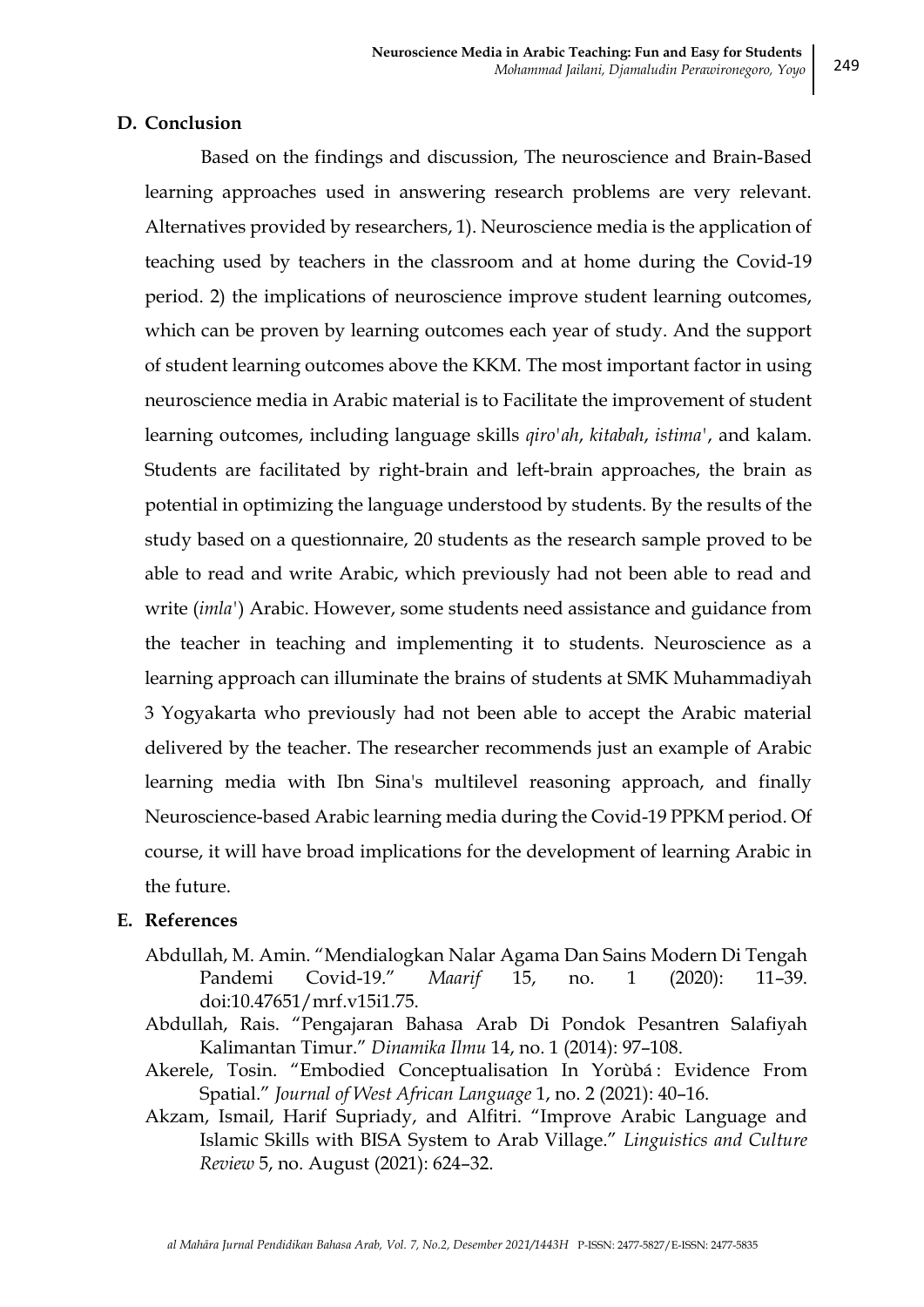- Alwishah, Ahmed. "Avicenna on Animal SelfAwareness, Cognition and Identity." *Arabic Sciences and Philosophy* 26, no. 1 (2016): 73–96. doi:10.1017/S0957423915000120.
- Antoun, Wissam, Fady Baly, and Hazem Hajj. "Proceedings of the 4th Workshop on Open-Source Arabic Corpora and Processing Tools." In *AraBert: Transformer-Based Model for Arabic Language Understanding*, 9–15, 2020. http://arxiv.org/abs/2003.00104.
- Desfa, Yusmaliana, Suyadi, Widodo Hendro, and Suryadin Asyraf. "Creative Imagination Base on Neuroscience : A Development and Validation of Teacher ' s Module in Covid-19 Affected Schools." *Universal Journal of Educational Research* 8, no. 1 (2020): 5849–58. doi:10.13189/ujer.2020.082218.
- Donker, Monika H, Lian van Vemde, David J Hessen, Tamara van Gog, and Tim Mainhard. "Observational, Student, and Teacher Perspectives on Interpersonal Teacher Behavior: Shared and Unique Associations with Teacher and Student Emotions." *Learning and Instruction* 73 (2021): 101414. doi:https://doi.org/10.1016/j.learninstruc.2020.101414.
- Fauzi Muhammad Ilfan. "Pemanfaan Neurosains Dalam Desain Pengembangan Kurikulum Bahasa Arab." *Arabiyatuna : Jurnal Bahasa Arab* 4, no. 1 (2020): 1. doi:10.29240/jba.v4i1.1095.
- Fauziyah, Nureza. "Dampak Covid-19 Terhadap Efektivitas Pembelajaran Daring Pendidikan Islam." *Al-Mau-Izhoh* 2, no. 2 (2020): 1–11.
- Febriani, Suci Ramadhanti, Rizka Widayanti, Muhammad Afif Amrulloh, and Nuril Mufidah. "Arabic Learning for Elementary School during COVID-19 Emergency in Indonesia." *OKARA: Jurnal Bahasa Dan Sastra* 14, no. 1 (2020): 67. doi:10.19105/ojbs.v14i1.3194.
- Ferretti, Todd R., Albert N. Katz, Christopher A. Schwint, Courtney Patterson, and Dagna Pradzynski. "How Discourse Constraints Influence Neurolinguistic Mechanisms during the Comprehension of Proverbs." *Cognitive, Affective and Behavioral Neuroscience* 20, no. 3 (2020): 604–23. doi:10.3758/s13415-020-00790-9.
- Gunarti, Tri Tami. "Pengembangan Media Pembelajaran Bahasa Arab Berbasis Audio Visual Untuk Meningkatkan Maharah Istima' Pada Siswa-Siswi Madrasah Ibtidaiyah." *Awwaliyah Jurnal PGMI* 3, no. 2 (2020): 122–29.
- Hamzah, Mohd Hilmi, Ahmed Elsayed Samir Madbouly, Hasliza Abdul Halim, and Abdul Halim Abdullah. "The Production of the English Stop Voicing Contrast by Arab L2 Speakers of English." *Indonesian Journal of Applied Linguistics* 10, no. 2 (2020): 434–44. doi:10.17509/ijal.v10i2.28615.
- Huneety, Anas, Bassil Mashaqba, Majed Al-Quran, and Jehan Hishma. "Stress Production by Cebuano Learners of Arabic: A Metrical Analysis." *Indonesian Journal of Applied Linguistics* 9, no. 3 (2020): 517–25. doi:10.17509/ijal.v9i3.23201.
- Iljina, Olga, Johanna Derix, Robin Tibor Schirrmeister, Andreas Schulze-Bonhage, Peter Auer, Ad Aertsen, and Tonio Ball. "Neurolinguistic and Machine-Learning Perspectives on Direct Speech BCIs for Restoration of Naturalistic Communication." *Brain-Computer Interfaces* 4, no. 3 (2017): 186–99. doi:10.1080/2326263X.2017.1330611.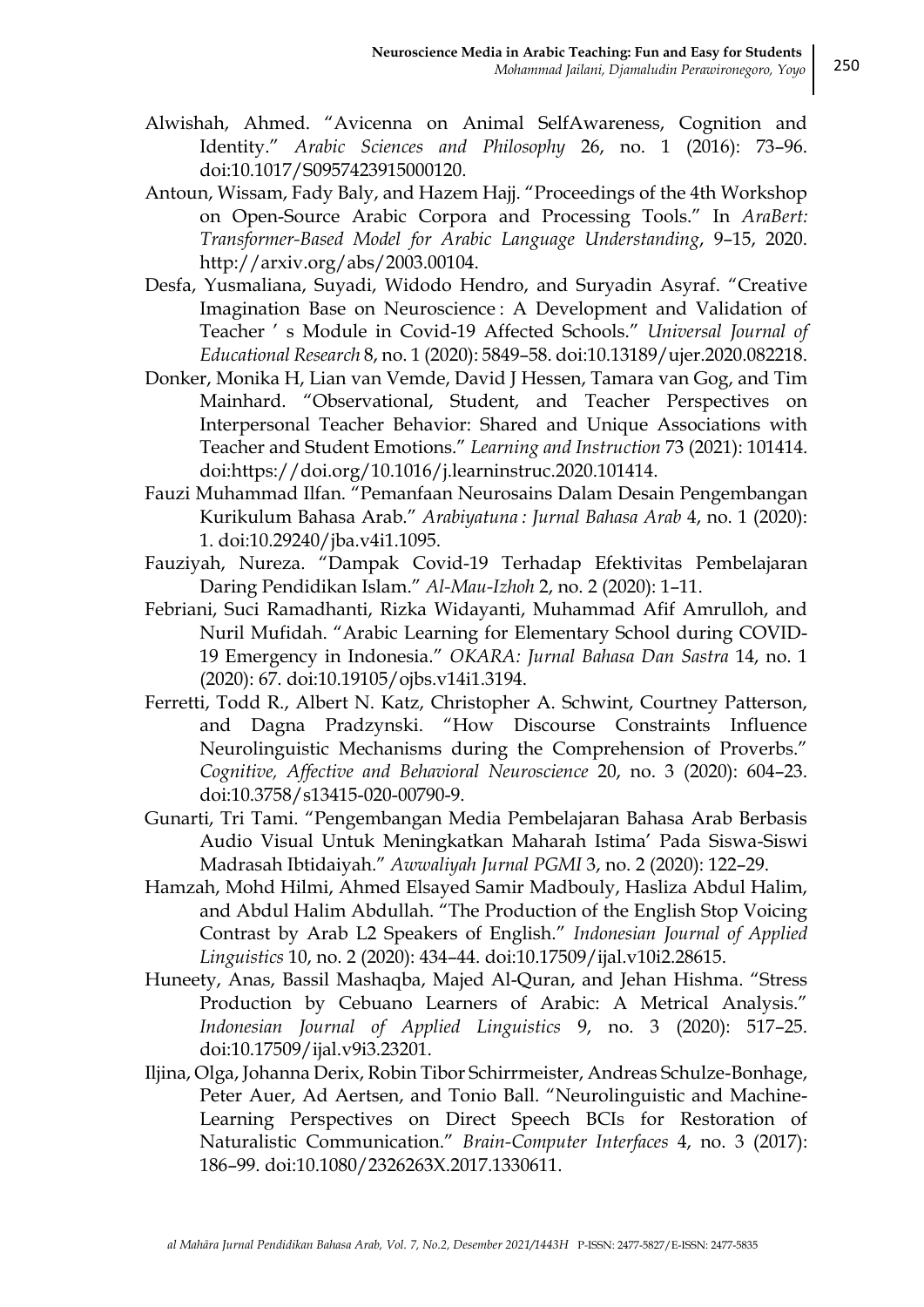- Isnaini, Nurul, and Nurul Huda. "Pengembangan Media Pembelajaran Kosakata Bahasa Arab Berbasis Permainan My Happy Route." *Al Mi'yar: Jurnal Ilmiah Pembelajaran Bahasa Arab Dan Kebahasaaraban* 3, no. 1 (2020): 1. doi:10.35931/am.v3i1.156.
- Jailani, Mohammad, Suyadi, and Dedi Djubaedi. "Menelusuri Jejak Otak Dan 'Aql Dalam Al-Qur'an Perspektif Neurosains Dan Pendidikan Islam Di Era Pandemi COVID-19." *Tadris: Jurnal Pendidikan Islam* 16, no. 1 (2021): 1–19. doi:10.19105/tjpi.v16i1.4347.
- Jailani, Mohammad, Wantini, Suyadi, and Betty Mauli Rosa Bustam. "Meneguhkan Pendekatan Neurolinguistik Dalam Pembelajaran : Studi Kasus Pada Pembelajaran Bahasa Arab Madrasah Aliyah." *Al-Thariqah Jurnal Pendidikan Islam* 6, no. 1 (2021): 152–67.
- Jailani, Mohammad, Hendro Widodo, Siti Fatimah, Fakultas Agama Islam, Magister Pendidikan, Agama Islam, Universitas Ahmad, et al. "Pengembangan Materi Pembelajaran Pendidikan Agama Islam: Implikasinya Terhadap Pendidikan Islam." *Al-Idarah: Jurnal Kependidikan Islam* 11, no. 1 (2021): 143–55.
- Juliani, Wikanti Iffah, Addinia Rizki Sabili, and Suyadi. "Tafsir Ayat-Ayat Neurosains Dan Implikasinya Bagi Pengembangan Higher Order Thingking (HOT) Dalam Pendidikan Islam." *Muaddib* 10, no. 01 (2020): 84– 96.
- Kelas, Wali. Kuisioner Penelitian Studi Pendahuluan Pembelajaran Bahasa Arab (2021).
- Maksudin. *Metodologi Pengembangan Berpikir Integratif Pendekatan Dialektik*. Yogyakarta: Pustaka Pelajar, 2016.
- Maqfirlana, Laila Sari, Sunismi, and Abdul Halim Fathani. "Kemampuan Berpikir Reflektif Dan Komunikasi Matematis Melalui Model Jucama Berbasis Neurosains Berbantuan Software Animiz Materi Segiempat Kelas VII." *Jurnal Penelitian, Pendidikan, Dan Pembelajaran* 14, no. 7 (2019): 57–68.
- Markova, Оlena M. "The Phenomenon of Musicality in Expressiveness of V . Kandinskyi Canvases." *Linguistics and Culture Review* 5, no. June (2021): 303–16.
- Miftakhurrohman, Muhammad, and Suyadi Suyadi. "Persepsi Mahasiswa Terhadap Pembelajaran Daring Perspektif Neurosains Pendidikan Islam." *At-Ta'dib: Jurnal Ilmiah Prodi Pendidikan Agama Islam*, 2020, 127. doi:10.47498/tadib.v12i02.375.
- Mohammadipur, Mohammad. "Relationships Between Language Learning Strategis, Positive Emotions, Language Learning Motivation and English Language Proficiency Among Malysian ESL Undergraguates." University Putra Malaysia, 2018.
- Morrow, Susan L. "Qualitative Research in Counseling Psychology: Conceptual Foundations." *The Counseling Psychologist* 35, no. 2 (2007): 209–35.
- Nabi. "The Impact of Entrepreneurship Education in Higher Education: A Systematic Review and Research Agenda." *Academy of Management Learning & Education* 16, no. 2 (2017): 277–99.
- Pesenti, Mauro, Marc Thioux, Xavier Seron, and Anne De Volder.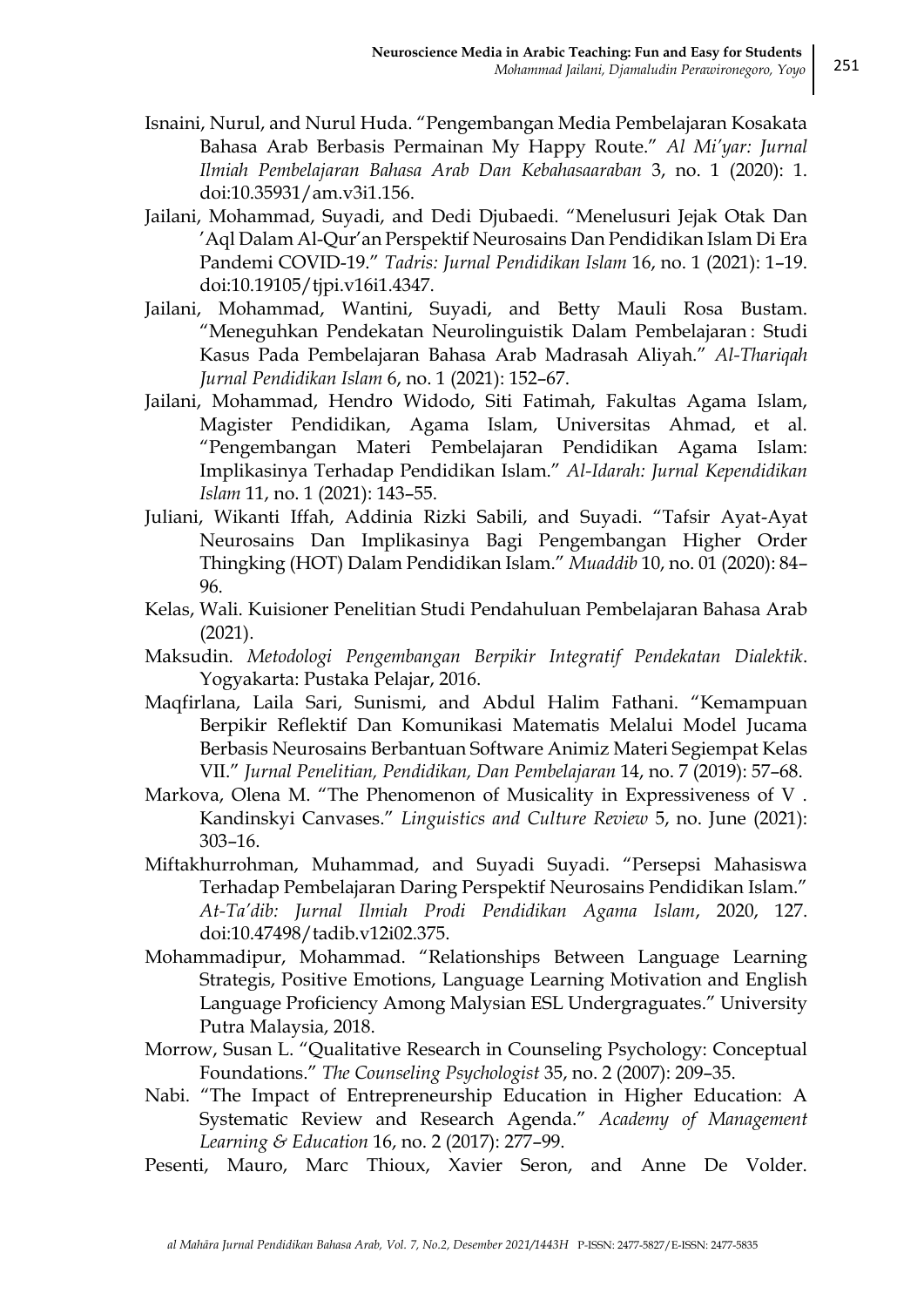"Neuroanatomical Substrates of Arabic Number Processing, Numerical Comparison and Simple Addition: A PET Study." *Journal of Cognitive Neuroscience* 12, no. 4 (2021): 461–79. doi:10.1016/s1053-8119(18)31064-4.

- Riska Yuli Nurvhianti. "Neurosain Dalam Pengembangan Ilmu Pengetahuan." *Bagaimana Cara Neurosains Mengubah Minset Manusia*, 2018. https://warstek.com/neurosainsmindset/.
- Saihu, Saihu. "Konsep Pembaharuan Pendidikan Islam Menurut Fazlurrahman." *Andragogi: Jurnal Pendidikan Islam Dan Manajemen Pendidikan Islam* 2, no. 1 (2020): 82–95.
- Sarah L. Weinberger-Litman. "A Look at the First Quarantined Community in the USA: Response of Religious Communal Organizations and Implications for Public Health During the COVID-19 Pandemic." *Journal of Religion and Health*, 2020, 1–14.
- Sarjono, Dkk. "Panduan Penulisan Skripsi Jurusan Pendidikan Agama IslamFakultas Ilmu Tarbiyah Dan Keguruan UIN Sunan Kalijaga." Yogyakarta, 2008.
- Setiawan, Adib Rifqi. "Lembar Kegiatan Literasi Saintifik Untuk Pembelajaran Jarak Jauh Topik Penyakit Coronavirus 2019 (COVID-19)." *Edukatif : Jurnal Ilmu Pendidikan* 2, no. 1 (2020): 28–37. doi:10.31004/edukatif.v2i1.80.
- Shearer, Branton. "Multiple Intelligences in Teaching and Education: Lessons Learned from Neuroscience." *Journal of Intelligence* 6, no. 3 (2018): 1–8. doi:10.3390/jintelligence6030038.
- Sofica, Verra, Tasha Samira Febiola, Minda Septiani, and Rahayu Ningsih. "Penerimaan Peserta Didik Baru Secara Daring Di Masa Pandemi Covid-19 Pada Smpit Tambun Islamic School." *Jurnal Infortech* 2, no. 2 (2020): 177– 83. http://ejournal.bsi.ac.id/ejurnal/index.php/infortech.
- Suyadi. "Model Pendidikan Karakter Dalam Konteks Neurosains." In *Proseding Seminar Nasional*, 8. Yogyakarta: Fakultas Tarbiyah UIN Sunan Kalijaga, 2012.
- Suyadi. *Pendidikan Islam Dan Neurosains: Menelusuri Jejak Akal Dan Otak Dalam Alquran Hingga Pengembangan Neurosains Dalam Pendidikan Islam*. Edited by Lintang Novita. Pertama. Jakarta: Kencana, 2020. www.Prenamedia.com.
- Suyadi. "Pendidikan Islam Inklusi Humanis Dan Religius." *Tajdidukasi* VII, no. 2 (2017): 15–27.
- Switri, Endang, Zaimuddin, and Apriyanti. "Metode Manhaji Pada Pembelajaran Bahasa Arab Di Ilmu Keperawatan Fakultas Kedokteran." *Lughoti* 2, no. 01 (2020): 1–25.
- Ummu Saidah, Saidna Zulfiqar Bin-Tahir, Nuril Mufidah. "Arabic Teachers' Competence: A Case of Madrasah Schools in Maluku." *Ijaz Arabi* 1, no. 21 (2018): 1–9.
- Yana, Evi, Irwandani, Nopita Sari, Amirrudin, Afif Amrullah, and Agus Jatmiko. "Critical-Thinking Instrument Based on Google Form: Development on Work and Energy Materials." *Journal of Physics: Conference Series* 1467, no. 1 (2020). doi:10.1088/1742-6596/1467/1/012053.
- Yoyo. "Neo-Patriarchy and the Problem of the Arab Crisis: A CritiCal Study on Hisham Sharabi's Works." *Qudus International Journal of Islamic Studies* 6,